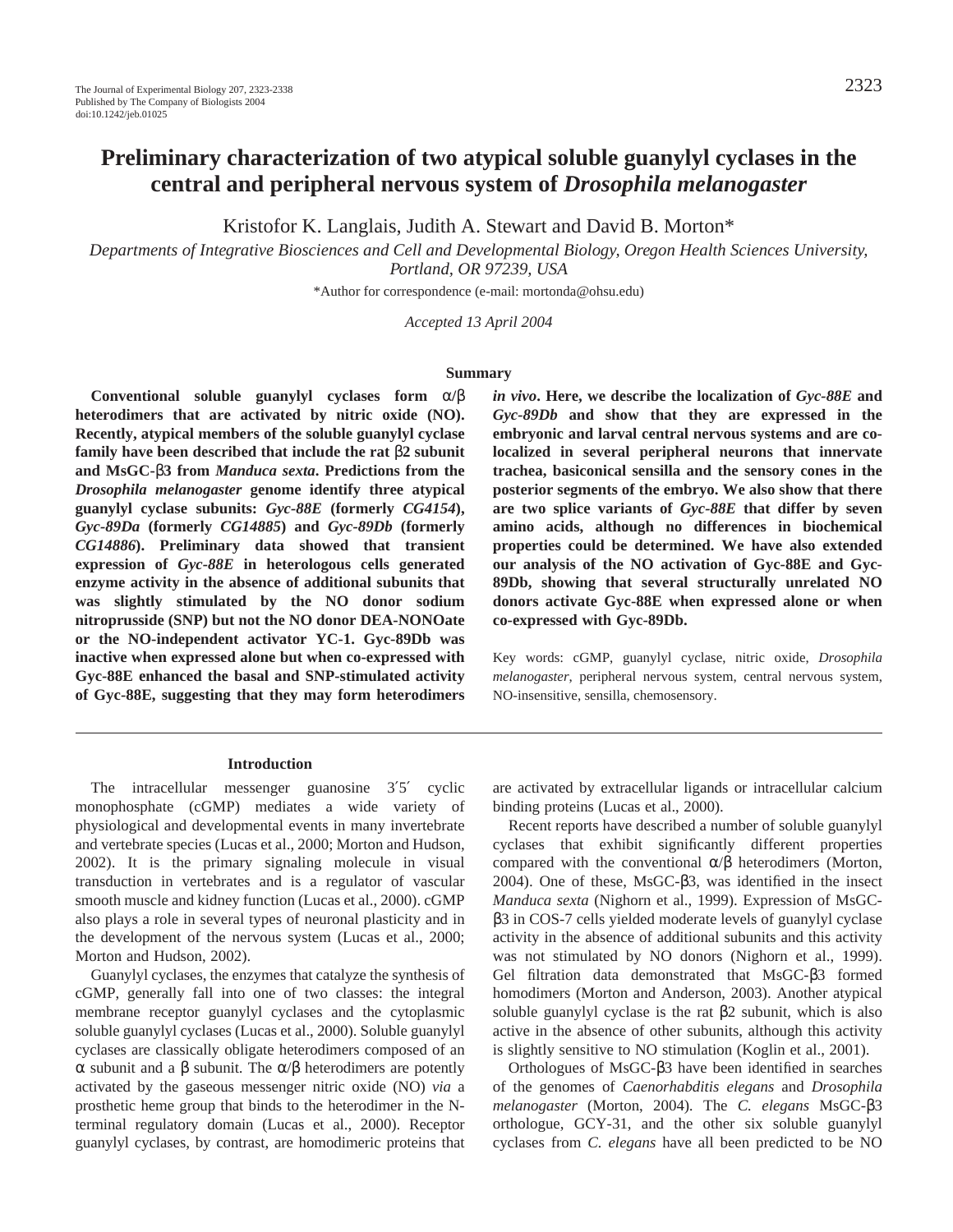insensitive (Morton et al., 1999). In addition to the previously studied conventional α and β subunits, the *Drosophila* genome contains three additional soluble cyclase subunits that have all been predicted to be insensitive to NO (Morton and Hudson, 2002; Morton, 2004). One of these, CG4154, is over 80% identical to MsGC-β3 and is predicted to form active homodimers (Morton and Hudson, 2002). The other two, CG14885 and CG14886, have been predicted to require an additional subunit for activity, potentially forming active heterodimers with either CG4154 or the conventional  $\alpha$ subunit, Gycα-99B (Morton and Hudson, 2002). Rather than continue to use the CG numbers to designate these guanylyl cyclases, we propose the following designations based on their chromosomal locations: *Gyc-88E* for *CG4154*, *Gyc-89Da* for *CG14885* and *Gyc-89Db* for *CG14886*. This nomenclature is also consistent with the names of the *Drosophila* NO-sensitive subunits, *Gyc*α*-99B* and *Gyc*β*-100B*. Preliminary results (Morton, 2004) confirmed that Gyc-88E yielded basal activity when expressed alone and Gyc-89Db was inactive when expressed alone. Furthermore, these studies showed that Gyc-89Db could form an active enzyme when co-expressed with Gyc-88E, although it was not tested with Gycα-99B (Morton, 2004). These studies also highlighted an unusual property of Gyc-88E; when expressed either alone or co-expressed with Gyc-89Db, it was slightly activated by the NO donor sodium nitroprusside (SNP) but not by DEA-NONOate or the NOindependent soluble guanylyl cyclase activator YC-1. These findings suggested that it was not NO itself that activated Gyc-88E but rather an additional breakdown product of SNP. The present study expands on these preliminary findings with further biochemical studies that strongly suggest that NO does indeed activate Gyc-88E and Gyc-89Db and shows that both are expressed in the central nervous system (CNS) and coexpressed in a subset of peripheral putative chemosensory neurons.

### **Materials and methods**

### *Animals*

*Drosophila melanogaster* Meigen stocks (Canton-S) were propagated in fly jars using standard procedures (Sullivan et al., 2000) at 25°C.

#### *RNA collection*

Animals were staged according to the method described by Campos-Ortega and Hartenstein (1997). Animals of selected stages were frozen and pulverized in liquid nitrogen in a pestle and mortar. Total RNA was isolated from the resulting powder with Trizol® reagent (Invitrogen, Carlsbad, CA, USA) according to the manufacturer's instructions.  $Poly(A)^+$  RNA was isolated from total RNA using oligo(dT) cellulose (Ambion, Austin, TX, USA) according to the supplied protocol.

*RT-PCR cloning of* Gyc-88E *and splice variant analysis* Superscript II RNase H reverse transcriptase (Invitrogen) was used in a reverse transcription (RT) reaction using an oligo( $dT$ )<sub>12–18</sub> primer (Invitrogen) to synthesize cDNA that was used in subsequent PCR reactions. The composition of the reaction mixture was: 50 mmol  $l^{-1}$  Tris-HCl (pH 8.3), 75 mmol  $l^{-1}$ KCl,  $5 \text{ mmol } l^{-1}$  $MgCl<sub>2</sub>$  $10 \text{ mmol } 1^{-1}$ dithiothreitol (DTT), 0.5 µg total RNA (from a mix of larval and pupal animals), 1 µl oligo(dT)<sub>12–18</sub> primer (500 µg ml<sup>-1</sup>), 1 µl dNTP mix (10 mmol  $l^{-1}$  each) in a total volume of 20 µl. The RT reaction was carried out at 50 $^{\circ}$ C for 50 min, followed by a 15-min inactivation step at 70°C. Three primers were designed using the *Drosophila* genomic sequence located at FlyBase (accession numbers: AE003707, AE002708 and AE014297) and were used in two semi-nested PCR reactions to clone the entire open reading frame (outer primer set  $-5'$ -CAATGTCAGCCAAGTGAAG-3′, 5′-TACATATACCCTC-TCATTAGC-3′; inner primer set – 5′-GAGGAAGT-GGATCCATG-3′, 5′-TACATATACCCTCTCATTAGC-3′) in two rounds of PCR using the Expand High Fidelity PCR System (Boehringer Mannheim, Indianapolis, IN, USA), consisting of 30 cycles with an annealing temperature of 51°C for  $25 s$ . A  $0.5 \mu l$  aliquot of the PCR reaction was used as template for subsequent amplification with the inner primers. The resulting 3 kb product was cloned into the TOPO II vector (Invitrogen). Sequencing of multiple clones revealed the existence of two splice variants (*Gyc-88E-L* and *Gyc-88E-S*) that differed by 21 bp, depending on how the 10th and 11th exons are spliced together. To determine if the splice variants were expressed in other stages, RT reactions were performed as described above on total RNA prepared from mixed larval stages or adults. Two nested sets of primers that were designed to amplify across the junction between the 10th and 11th exons were used in two rounds of PCR to produce a 70 bp or 91 bp band corresponding to *Gyc-88E-S* or *Gyc-88E-L*, respectively. The outer set of primers were 5'-GCACCAGCCAGAG-AAACG-3′ and 5′-TACATATACCCTCTCATTAGC-3′; the inner set of primers were 5′-GCAGTGCATCATTGGATC-3′ and 5′-GCAGTTGGAGTGGTTGCA-3′. The composition of the reaction mixture was: 20 mmol  $l^{-1}$  Tris-HCl (pH 8.4), 50 mmol  $l^{-1}$  KCl, 1.5 mmol  $l^{-1}$  MgCl<sub>2</sub>, 200 µmol  $l^{-1}$  each dNTP, 500 nmoles of each primer, 0.5 µl reverse transcription reaction and 2.5 units of Taq DNA polymerase (Invitrogen) in a  $50 \mu l$  reaction for 30 cycles with an annealing temperature of  $51^{\circ}$ C for 25 s. A 0.5 µl aliquot of the PCR reaction was used as the template for subsequent amplification, with the inner primers using the same reaction conditions. A 3% NewSieve GQA agarose gel (ISC BioExpress, Kaysville, UT, USA) was used to distinguish the two PCR products.

#### *Northern blots*

Poly(A)<sup>+</sup>-selected RNA (1.5  $\mu$ g) from selected stages was separated on a 1% denaturing formaldehyde agarose gel as previously described (Sambrook et al., 1989) and transferred to a Nytran SuperCharge nylon membrane using a Turboblotter (Schleicher and Schuell BioScience, Keene, NH, USA). A digoxygenin (DIG)-labeled RNA probe was generated using full-length *Gyc-88E* or a portion of the ribosomal protein RP49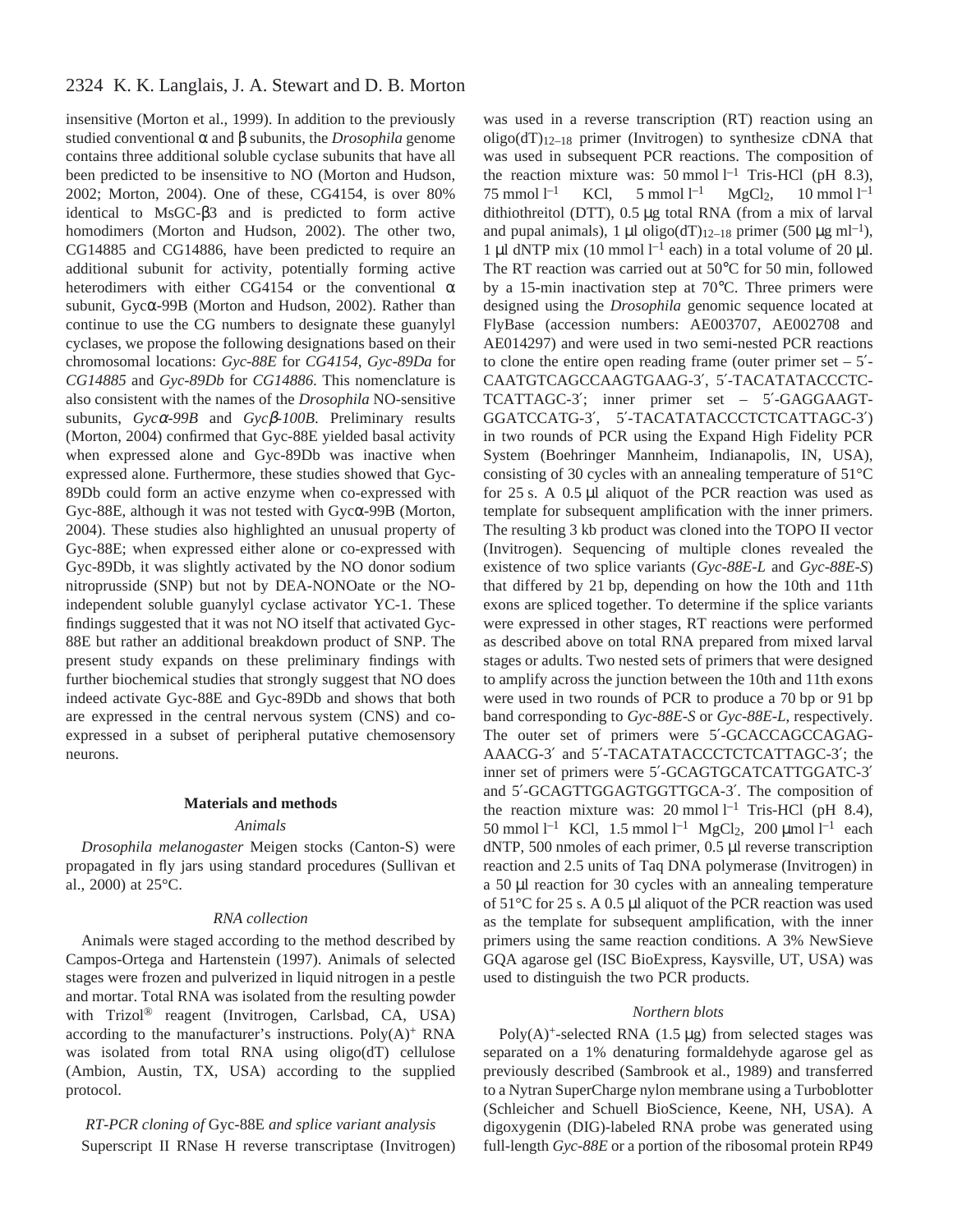(used for a loading control) with the Megascript Kit (Ambion) using DIG-UTP (Roche, Indianapolis, IN, USA). The resulting probe was hybridized to the membrane-bound transcript at 68°C using UltraHyb (Ambion), with a final probe concentration of 0.1  $\mu$ mol l<sup>-1</sup>. Hybridized membranes were washed for  $2\times10$  min with low-stringency wash ( $2\times$ SSC buffer,  $0.1\%$  SDS) and for  $2\times15$  min with high-stringency wash (0.1×SSC, 0.1% SDS) at 68°C. Membranes were then incubated with Fab fragments of sheep anti-DIG-AP (alkaline phosphatase) antibody (Roche) at 1:1000 dilution in maleic acid buffer (Roche) for 1 h, followed by two 15-min washes with wash buffer (Roche). AP was detected by applying CDP-Star chemiluminescent substrate (Roche) to the membrane.

### *Transient expression of* Gyc-88E *and* Gyc-89Db *and guanylyl cyclase assay*

To examine the enzyme activities of Gyc-88E, the full open reading frame (ORF) of *Gyc-88E-L* and *Gyc-88E-S* were subcloned into the mammalian expression vector pcDNA3.1 (Invitrogen) utilizing *Apa*I and *Kpn*I restriction enzyme sites. A cDNA of *Gyc-89Db* that contained the full ORF was obtained as an expressed sequence tag (EST) cDNA (clone ID: GH09958) from the Berkeley *Drosophila* Genome Project and subcloned into pcDNA3.1 utilizing *Eco*RI restriction enzyme sites. COS-7 cells were transiently transfected with constructs and the homogenates assayed for guanylyl cyclase activity as described previously (Morton and Anderson, 2003). 1H-[1,2,4]oxadiazole[4,3-a]quinoxalin-1-one (ODQ) was dissolved in dimethyl sulfoxide (DMSO; Sigma, St Louis. MO, USA) prior to use in guanylyl cyclase assays and was used at a final concentration of  $100 \mu$ mol l<sup>-1</sup>. NO donors were dissolved in distilled water or DMSO just prior to use in guanylyl cyclase assays. Sodium nitroprusside (SNP; Sigma), 3-morpholinosydnonimine (SIN-1; Calbiochem, San Diego, CA, USA), 5-[1-(phenylmethyl)-1H-indazol-3-yl]-2 furanmethanol (YC-1; Calbiochem), *S*-nitroso-*N*-acetylpenicillamine (SNAP; Calbiochem), *S*-nitrosoglutathione (SNOG; Calbiochem), 2-(*N*,*N*-diethylamino)-diazenolate-2-oxide (DEA-NONOate; Calbiochem), 1-hydroxy-2 oxo-3-(*N*-ethyl-2-aminoethyl)-3-ethyl-1-triazene (NOC-12; Calbiochem) and (Z)-1-{*N*-(3-ammoniopropyl)-*N*-[4-(3 aminopropylammonio) butyl]-amino}diazen-1-ium-1,2 diolate (spermine NONOate; Calbiochem) were used at a final concentration of 100  $\mu$ mol<sup>1-1</sup>.

### *Whole-mount* in situ *hybridization of embryos and larval CNS*

Whole mount *in situ* hybridization was used to identify the spatial expression pattern of *Gyc-88E* and *Gyc-89Db* during embryogenesis and in the larval CNS. DIG-labeled RNA probes were generated as described above for the northern blots and were fragmented with a carbonate buffer  $(60 \text{ mmol } l^{-1} \text{ Na}_2CO_3, 40 \text{ mmol } l^{-1} \text{ NaHCO}_3, pH 10.2)$  for  $20$  min at  $65^{\circ}$ C. Mixed stages of embryos were collected and fixed as described (Sullivan et al., 2000) and stored in 100% ethanol until use. Before use, the embryos were rehydrated with PBT (phosphate-buffered saline with 0.1% Tween 20) and

post-fixed for 30 min with 4% formaldehyde. The larval CNS was removed and fixed in 4% paraformaldehyde for 45 min, washed for  $4\times15$  min with PBT and used the same day. Samples were prehybridized with hybridization buffer [ $5 \times SSC$ , 50% formamide, 0.1 mg ml<sup>-1</sup> heparin sulfate, 0.1  $\mu$ g ml<sup>-1</sup> sonicated salmon sperm DNA (Invitrogen), 0.1% Tween 20, pH 5.2] for 1 h prior to adding probe at a final concentration of 1.5 ng  $\mu$ l<sup>-1</sup> followed by overnight incubation at 60 $\degree$ C. Samples were washed for 4×1 h at 60 $\degree$ C in 5×SSC, 50% formamide followed by  $4\times15$  min in PBT and blocked for 1 h with PBT plus 10% bovine serum albumin. Fab fragments of sheep anti-DIG-AP antibody (Roche) were incubated with samples at 1:1000 with PBT overnight at 4°C and washed for 4×15 min with PBT. DIG-labeled RNA probes were detected with NBT/BCIP one-step alkaline phosphatase substrate (Pierce, Rockford, IL, USA) and the reaction stopped with five rinses of 100% ethanol. For *in situ*/immunocytochemical double-label experiments, the neuronal marker antibody 22C10 (Developmental Studies Hybridoma Bank) was added (1:200) at the same time as the anti-DIG-AP antibody and was detected with horseradish peroxidase anti-mouse antiserum (Jackson ImmunoResearch, West Grove, PA, USA) at 1:1000 in PBT for 1 h. After  $4\times15$  min washes with PBT, 22C10 was visualized with  $0.5~\text{mg}$  ml<sup>-1</sup> diaminobenzidene (DAB; Sigma) plus 0.003% hydrogen peroxide. DAB reactions were stopped with five consecutive washes with PBT. Anti-DIG antibody was then visualized as above. The samples were then dehydrated in ethanol, cleared in methyl salicylate and mounted in Permount (Fisher Scientific, Fairlawn, NJ, USA).

#### **Results**

### *Sequence analysis of* Gyc-88E *and* Gyc-89Db

A preliminary sequence analysis of *Gyc-88E*, *Gyc-89Da* and *Gyc-89Db* based on the sequences from the annotated *Drosophila* genome has previously been described (Morton and Hudson, 2002). This analysis predicted that all three subunits should form NO-insensitive guanylyl cyclases. In addition, Gyc-88E was predicted to form an active enzyme in the absence of additional subunits, whereas Gyc-89Da and Gyc-89Db would require either Gycα-99B or Gyc-88E to form an active enzyme (Morton and Hudson, 2002). The predicted sequence of *Gyc-89Db* was confirmed from an EST clone and we used RT-PCR to obtain the cDNA for *Gyc-88E*. Sequencing multiple clones of *Gyc-88E* revealed two differences from the original annotated sequence. Firstly, all the sequenced clones had a longer C-terminal extension than originally predicted, and sequencing also revealed the existence of two splice variants, which occur through the use of alternative donor/acceptor sites to join exon 10 with exon 11 within the extended C-terminus (Fig. 1A). These corrections have now been incorporated into the most recent annotation of the *Drosophila* genome (version 3.1). The long splice variant, *Gyc-88E-L*, has an additional 21 bp compared with the short splice variant *Gyc-88E-S*, which translates into an additional seven amino acids. These additional residues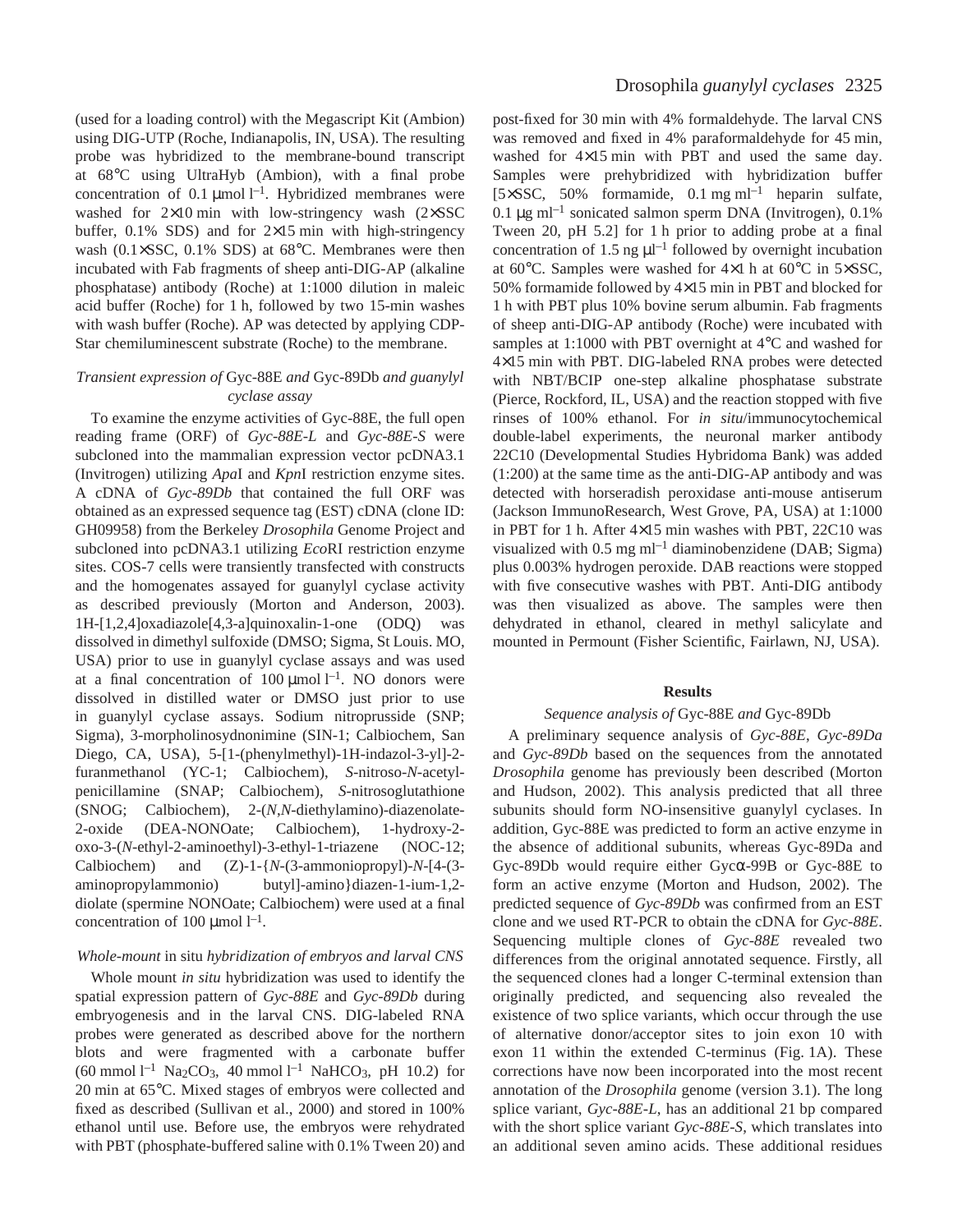contain predicted phosphorylation sites for cGMP-dependent protein kinase (KKIT) and protein kinase C (KITFS) (Fig. 1A). Gyc-88E is over 80% identical in the N-terminal and catalytic domains to MsGC-β3 (Table 1). Fig. 1B illustrates this high degree of identity between Gyc-88E and MsGC-β3. This alignment also includes Gyc-89Db, the rat β2 subunit, which displays NO-sensitive activity in the absence of an  $\alpha$  subunit (Koglin et al., 2001), and a predicted MsGCβ3 orthologue from the *Anopheles gambiae* genome, CP12881. While the C-terminal extensions of Gyc-88E and MsGC-β3 are of similar lengths, they bear little similarity to each other except for two highly conserved stretches of 21 and 10 amino acids that contain several consensus phosphorylation sites. The C-terminal extension of CP12881,

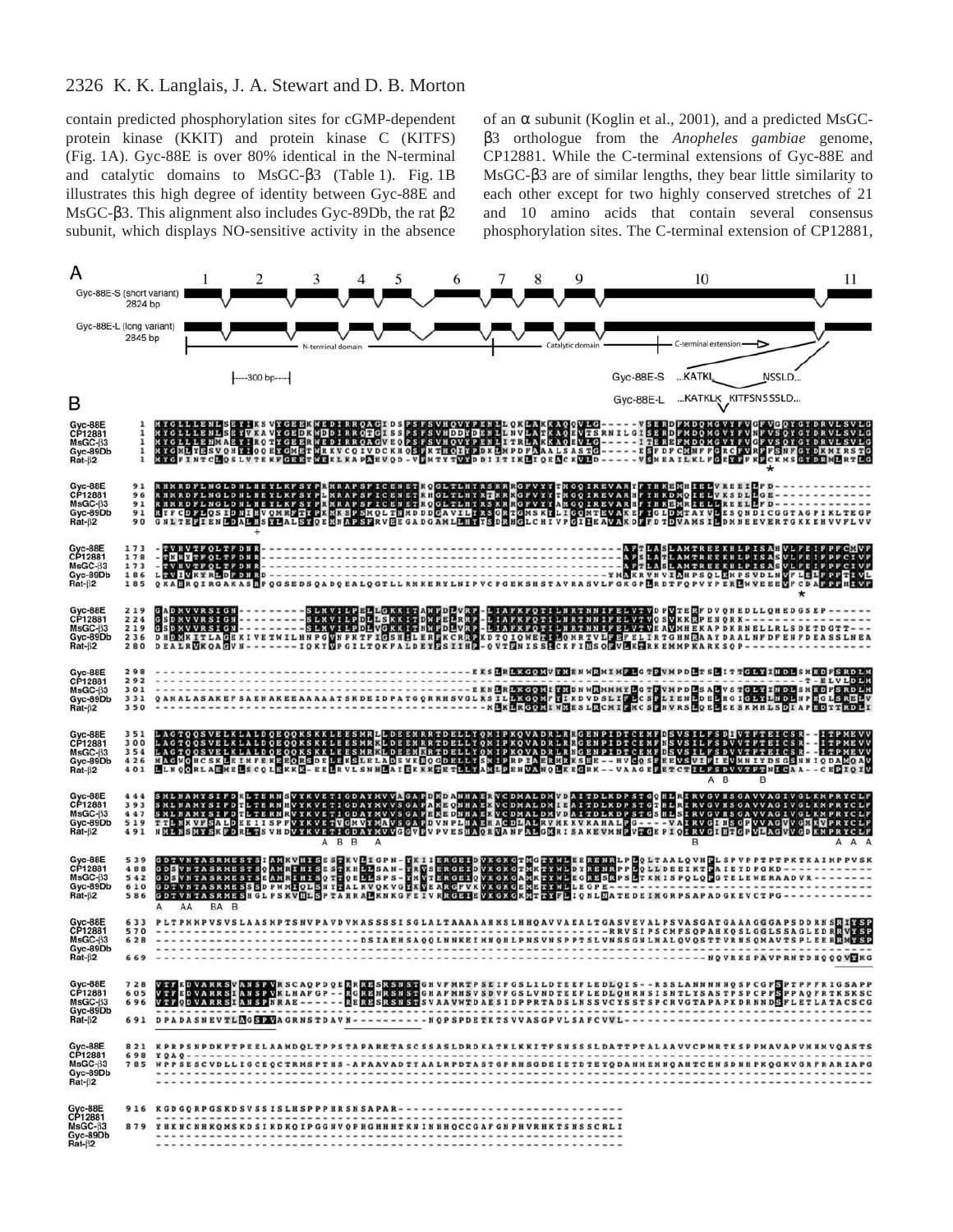|                                | Percentage identity                     |                                        |                                         |  |  |
|--------------------------------|-----------------------------------------|----------------------------------------|-----------------------------------------|--|--|
|                                | N-terminal domain<br>$(residues 1-385)$ | Catalytic domain<br>(residues 386–608) | C-terminal domain<br>(residues 609–947) |  |  |
| Gyc-88E $vs$ MsGC- $\beta$ 3   | 85%                                     | 81%                                    | 19%                                     |  |  |
| Gyc-88E vs CP12881             | 70%                                     | 86%                                    | 18%                                     |  |  |
| Gyc-88E $vs$ Rat- $\beta$ 2    | 37%                                     | 49%                                    | –                                       |  |  |
| Gyc-88E vs Gyc-89Db            | 33%                                     | 43%                                    |                                         |  |  |
| Gyc-88E $vs$ Rat- $\beta$ 1    | 33%                                     | 40%                                    |                                         |  |  |
| Gyc-88E $vs$ Gyc $\beta$ -100B | 15%                                     | 35%                                    |                                         |  |  |

Table 1. *Comparison of the amino acid identities between Gyc-88E and selected guanylyl cyclase subunits*

which is shorter than either Gyc-88E or MsGC-β3, is also poorly conserved overall but contains the two highly conserved stretches of 21 and 10 residues. Gyc-88E, Gyc-89Db and CP12881 share with MsGC-β3 the absence of two specific cysteine residues in the N-terminal domain (equivalent to cys78 and cys214 in the rat β1 subunit), which have been found to be required for NO activation in  $\alpha/\beta$ heterodimers involving the rat β1 subunit (Friebe et al., 1997). The rat β2 subunit, which is slightly NO sensitive (Koglin et al., 2001), does however retain these cysteine residues. Gyc-88E and CP12881 are similar to MsGC-β3 and the rat β2

Fig. 1. Sequence analysis of *Gyc-88E* and *Gyc-89Db*. (A) Intron/ exon structure and splice variants of the coding region of Gyc-88E. Exons are represented by boxes while introns are indicated with lines. The guanylyl cyclase functional domains are also indicated. The two splice variants are generated through the use of alternative splice/donor sites to vary how exons 10 and 11 are connected to yield *Gyc-88E-S* and *Gyc-88E-L*, which includes an additional 21 bp. The extra 21 bp in *Gyc-88E-L* translates into a seven amino acid stretch that contains potential PKC and PKG phosphorylation motifs, KITFS and KKIT, respectively. (B) Multiple sequence alignment of Gyc-88E and Gyc-89Db with selected atypical guanylyl cyclase subunits. The other sequences included in the alignment are MsGCβ3 (Nighorn et al., 1999), CP12881, the predicted orthologue of MsGC-β3 in *Anopheles gambiae* (accession number EAA01162), and the rat β2 subunit. Gyc-88E shares a high degree of sequence identity over the N-terminal and catalytic domains with MsGC-β3 and CP12881, whereas the C-terminal domains are more divergent, except for two highly conserved sections of 21 and 10 amino acids (underlined). Gyc-88E, MsGC-β3, CP12881 and the rat β2 subunit all have the necessary catalytic residues (marked 'B' for β subunit residues and 'A' for  $\alpha$  subunit residues) that are predicted to be required for forming an active homodimer (see Morton and Hudson, 2002 for a more extensive discussion). By contrast, Gyc-89Db has the residues characteristic of a β subunit but is lacking some of those necessary for an α subunit. All four of the insect subunits shown lack two cysteine residues (indicated with asterisks) required for NO activation, which are present in the rat β2 subunit. A histidine residue, thought to be the axial ligand for the heme group in conventional α/β heterodimers (Zhao et al., 1998), is present in all of the subunits shown (indicated with a '+').

subunit in that they contain all of the residues predicted to interact with the Mg-GTP substrate in the homodimeric receptor guanylyl cyclases (Liu et al., 1997). This is in contrast to the classical α and β subunits, which each contain a subset of these residues, a finding that provides a rationale for the requirement of heterodimer formation with these subunits to yield an active enzyme (Liu et al., 1997). Similarly, Gyc-89Db does not contain the full complement of these residues – only containing those residues supplied by the  $\beta$  subunit (Fig. 1B). These analyses have predicted that Gyc-88E, like MsGC-β3 and the rat β2 subunit, will form active homodimers, whereas Gyc-89Db will require heterodimerization with either Gycα-99B or Gyc-88E to form an active enzyme (Morton and Hudson, 2002).

An unrooted phylogenetic tree generated from a ClustalX analysis illustrates the relationships between the β and β-like subunits of the soluble guanylyl cyclases (Fig. 2). MsGC-β3 clusters with its orthologues, Gyc-88E, CP12881 and the *C. elegans* gene GCY-31. Gyc-89Db clusters with Gyc-89Da, P3998 (the *Anopheles gambiae* orthologue to Gyc-89Da and Gyc-89Db) and the *C. elegans* gene GCY-33. The conventional NO-sensitive β1 subunits from vertebrates and invertebrates form a distinct cluster, while the remaining five *C. elegans* soluble guanylyl cyclase subunits and the mammalian β2 subunits form two additional separate groups.

### *Both* Gyc-88E *splice variants are expressed in larvae and adults*

A northern blot, using *Gyc-88E* as a probe, revealed a single *Gyc-88E* transcript of approximately 6 kb (Fig. 3A). This is about twice the size of the coding region of the transcript, indicating extensive 5′ and/or 3′ untranslated regions. This transcript was present in both larval and adult stages, with apparently higher levels of transcript present in the adult  $(Fig. 3A)$ .

To determine whether there was any developmental regulation of the different *Gyc-88E* splice variants, we used RT-PCR to examine their expression in larvae and adults (Fig. 3B). Two pairs of nested primers were designed to amplify a region across the splice junction to yield a 70 bp or

The sequences were aligned using ClustalW, and the percentages of residues that were identical with Gyc-88E were determined. CP12881 is the predicted orthologue of MsGC-β3 in *Anopheles gambiae* (accession number EAA01162). The positions of the functional domains are based on those of the rat β1 subunit (Namiki et al., 2001).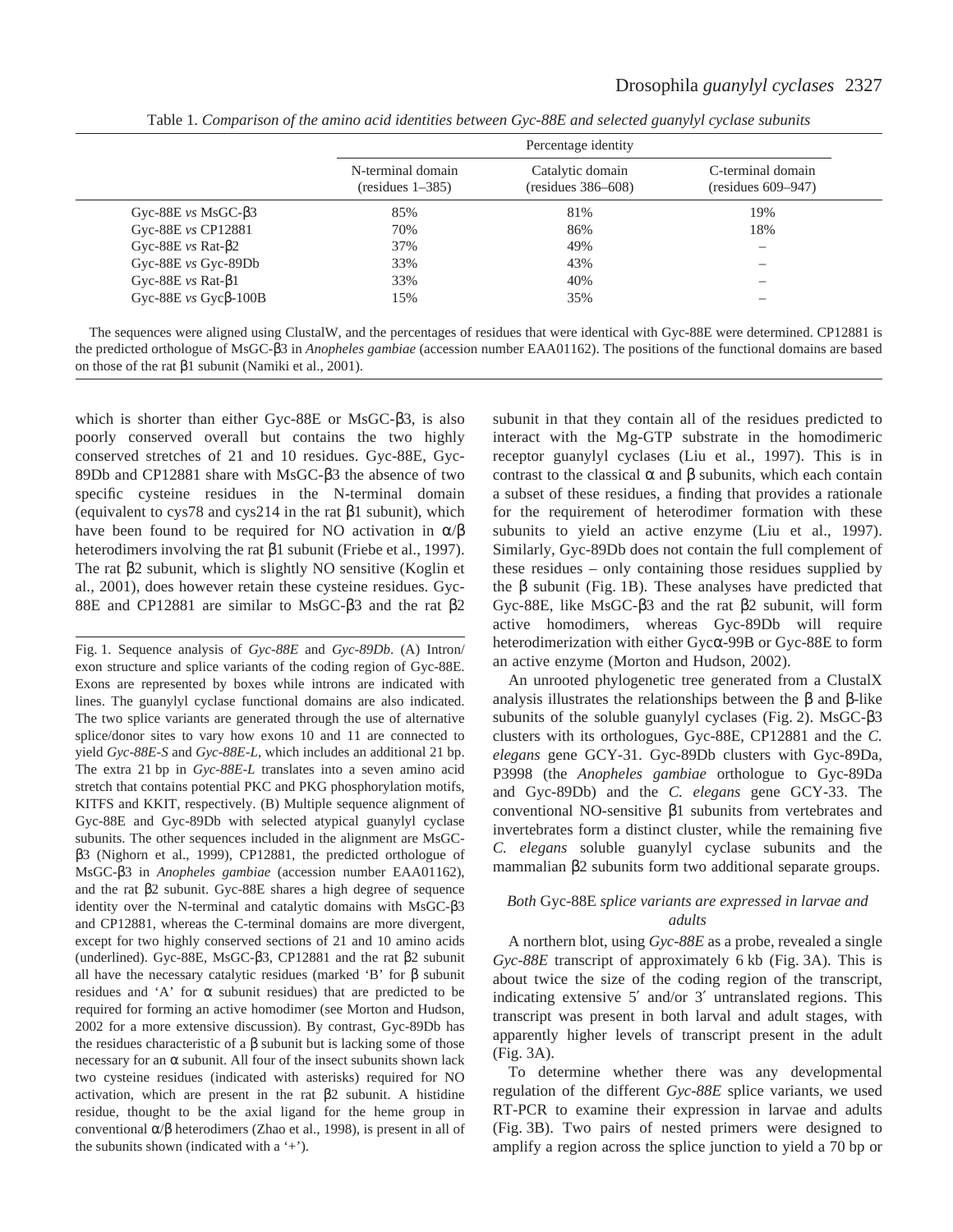

Fig. 2. Phylogenetic tree showing the relationships between the β and β-like subunits of soluble guanylyl cyclases. The first atypical guanylyl cyclase subunit characterized, MsGC-β3, clusters close to Gyc-88E, CP12881 from *Anopheles* and GCY-31 from *C. elegans*. A second grouping contains the remaining atypical subunits from *Drosophila*, Gyc-89Da, Gyc-89Db, P3998 from *Anopheles*, and GCY-33 from *C. elegans*. All the conventional soluble  $\beta$ 1 subunits, which form NO-sensitive  $\alpha$ 1/ $\beta$ 1 heterodimers, cluster together in a group that includes both vertebrate and invertebrate subunits. The remaining soluble guanylyl cyclases from *C. elegans* cluster together in a separate grouping and the mammalian β2 subunits also appear to form a separate distinct cluster.

91·bp product, corresponding to *Gyc-88E-S* and *Gyc-88E-L*, respectively. A high-resolution 3% agarose gel was then used to resolve the two products. We detected PCR products corresponding to both *Gyc-88E-L* and *Gyc-88E-S* in samples from both larvae and adults (Fig. 3B). The 140 bp fragment



present in all lanes corresponds to genomic DNA contamination in the samples.

### *Guanylyl cyclase activity of Gyc-88E and Gyc-89Db*

To test the predictions described above, we subcloned the *Gyc-88E* and *Gyc-89Db* open reading frames into the mammalian expression vector pcDNA3.1. These constructs were then transiently transfected in COS-7 cells and the resulting extracts assayed for guanylyl cyclase activity. As expected, and confirming previously reported preliminary data (Morton, 2004), Gyc-88E displayed basal activity in the absence of other subunits. Both splice variants of Gyc-88E were also active in the absence of additional subunits and both yielded similar levels of activity (Fig. 4A). All previously

Fig. 3. Expression of *Gyc-88E* in larvae and adults. (A) Northern blot showing the 6 kb transcript for *Gyc-88E* is present in both larvae (L) and adults (A). For a loading control, membranes were stripped and re-hybridized with a DIG-labeled riboprobe for the ribosomal protein RP49. (B) Both splice variants of *Gyc-88E* are expressed in both larvae and adults. RT-PCR was used to amplify across the junction between exons 10 and 11 to distinguish between *Gyc-88E-S* and *Gyc-88E-L*. Both a 70 bp (*Gyc-88E-S*) and a 91 bp band (*Gyc-88E-L*) were detected in samples from both larvae and adults in the presence of reverse transcriptase (+). These two bands were not observed when the reverse transcriptase was omitted  $(-)$ . The 140 bp band observed in all lanes results from the amplification of *Gyc-88E* genomic DNA contamination.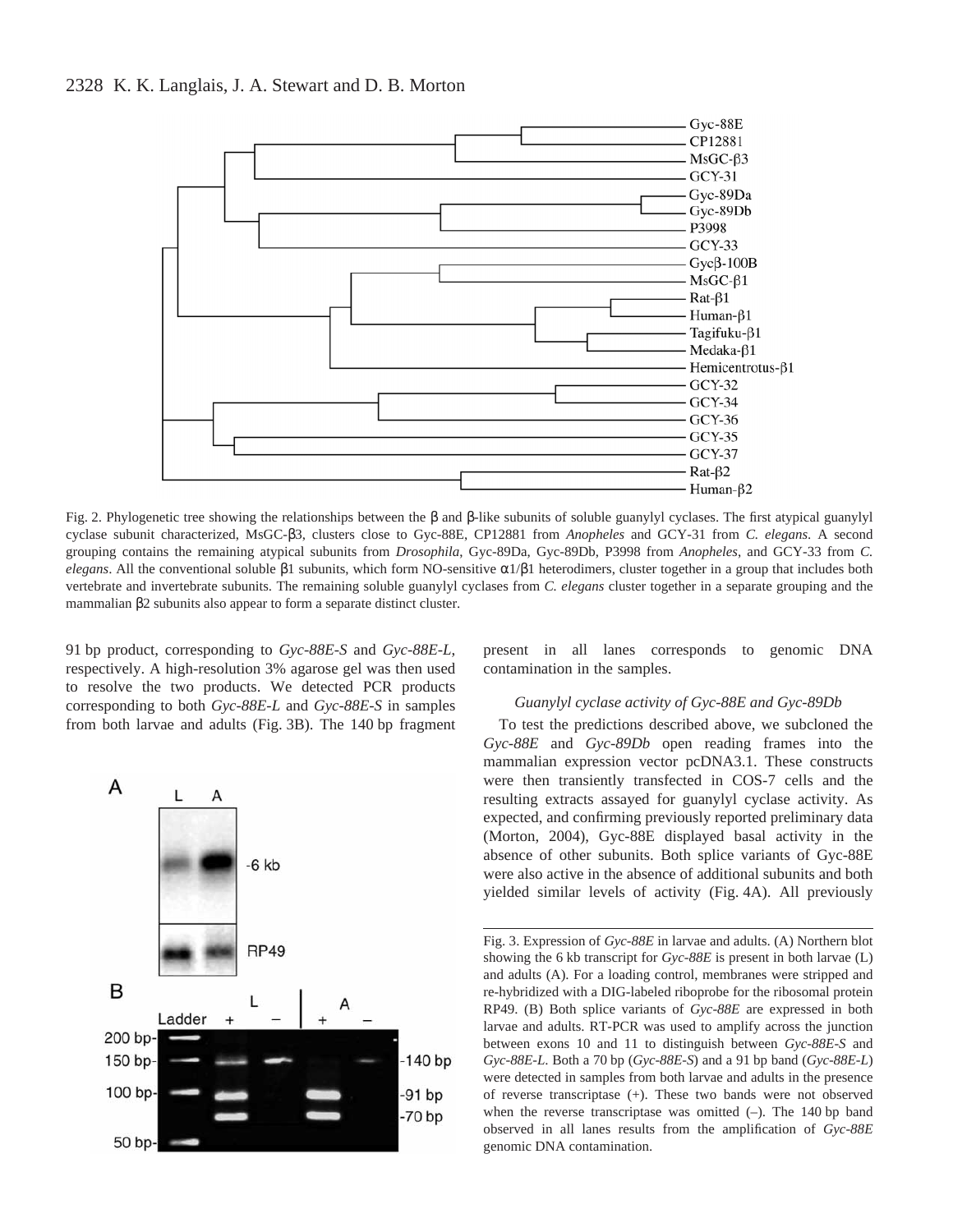described guanylyl cyclases require a metal ion co-factor (Mg or Mn) for activity, with Mn yielding higher levels of activity compared with Mg (Lucas et al., 2000). Gyc-88E exhibited similar properties, with both slice variants yielding significantly higher levels of activity in the presence of Mn compared with Mg (Fig. 4A). As a comparison, we also transfected COS-7 cells with a plasmid coding for the *Manduca* guanylyl cyclase, MsGC-β3 (Nighorn et al., 1999). The activity of MsGC-β3 in the presence of either Mg or Mn was at least 10-fold higher than that of Gyc-88E (Fig. 4A), but whether this was due to an intrinsically higher level of specific activity or whether it reflected higher levels of protein expression is not known. To further investigate possible enzymatic differences between the two Gyc-88E splice variants, we assayed cell extracts for guanylyl cyclase activity in the presence of differing concentrations of GTP and either Mg or Mn (Fig. 4B). Michaelis–Menten kinetics analysis was applied to the results to examine differences in the  $K<sub>m</sub>$  or  $V<sub>max</sub>$ between the splice variants. Estimates for the value of *K*m for both splice variants were similar to each other in the presence of Mg (Gyc-88E-S,  $2.8 \pm 0.8$  mmol  $1^{-1}$ ; Gyc-88E-L,  $2.5\pm0.6$  mmol  $l^{-1}$ ) and Mn (Gyc-88E-S,  $0.03\pm0.02$  mmol  $l^{-1}$ ; Gyc-88E-L,  $0.02 \pm 0.02$  mmol l<sup>-1</sup>). The values for  $V_{\text{max}}$  of the splice variants were also the same as each other in the presence of Mg (Gyc-88E-S, 6.5 $\pm$ 0.7 pmol cGMP min<sup>-1</sup> mg<sup>-1</sup> protein; Gyc-88E-L,  $6.0\pm0.6$  pmol cGMP min<sup>-1</sup> mg<sup>-1</sup> protein) and Mn (Gyc-88E-S,  $5.1\pm0.2$  pmol cGMP min<sup>-1</sup> mg<sup>-1</sup> protein; Gyc-88E-L,  $5.2\pm0.1$  pmol cGMP min<sup>-1</sup> mg<sup>-1</sup> protein).

Previous studies showed that the NO donor SNP slightly activated Gyc-88E (Morton, 2004). Fig. 4C shows that this is also true for both of the splice variants of Gyc-88E, and again no differences are seen between the two variants. As shown previously, this increase was much smaller (2–3-fold) than seen with conventional α/β subunits such as the *Manduca* MsGC-α1/MsGC-β1 heterodimers shown here. The preliminary report on the properties of Gyc-88E showed that, although SNP was an effective activator, another NO donor (DEA-NO) was ineffective, as was YC-1 (Morton, 2004), an NO-independent activator of conventional soluble guanylyl cyclases (Friebe and Koesling, 1998). These data suggested that NO was not the active component of SNP breakdown. To further investigate this possibility, we tested whether the SNPstimulated activity was sensitive to the conventional soluble guanylyl cyclase inhibitor ODQ. Fig. 4C shows that ODQ was ineffective at inhibiting the SNP-stimulated activity of Gyc-88E, although it was a potent inhibitor of the activation of  $MsGC-α1/MsGC-β1.$ 

To examine the guanylyl cyclase activity of Gyc-89Db, we subcloned its coding sequence, obtained as an EST clone from the Berkeley *Drosophila* Genome Project (BDGP), into pcDNA3.1 and transiently expressed it into COS-7 cells. As previously demonstrated (Morton, 2004), Gyc-89Db displayed no activity when expressed in the absence of additional subunits (Fig. 4D) whether Mg or Mn was included as the metal cofactor. One possible heterodimer partner is the *Drosophila* α subunit, Gycα-99B (Morton and Hudson, 2002).

However, when we co-expressed Gycα-99B (also obtained as an EST clone from BDGP) with Gyc-89Db, we again failed to detect any enzyme activity (Fig. 4D). To test that our Gyc $\alpha$ -99B cDNA was expressed properly, we also cloned the *Drosophila* conventional β subunit, Gycβ-100B, using RT-PCR, subcloned it into pcDNA3.1 and co-expressed it with Gycα-99B. As expected, this gave significant basal activity that was enhanced in the presence of Mn (Fig. 4D). The only other subunit that was predicted to contain the necessary residues to form an active enzyme with Gyc-89Db was Gyc-88E (Morton and Hudson, 2002). When these two subunits were co-expressed, the level of basal activity, in the presence of either Mg or Mn, was higher than when Gyc-88E was expressed alone (Fig. 4D), suggesting that Gyc-88E and Gyc-89Db are capable of forming active heterodimers and might be partners *in vivo.* No difference was seen in the levels of activity when either splice variant of Gyc-88E was co-expressed with Gyc-89Db (data not shown). As with all previously described guanylyl cyclases, the level of activity of the heterodimer was enhanced in the presence of Mn compared with Mg.

As described above, earlier studies showed that some, but not all, activators of conventional soluble guanylyl cyclases were capable of activating Gyc-88E and Gyc-88E/Gyc-89Db (Morton, 2004). To gain further insight into these differences, we tested several different classes of NO donors in guanylyl cyclase assays. We found that only SNP and the two S-nitroso compounds SNAP and SNOG were able to significantly stimulate Gyc-88E (Fig. 4E). As previously reported, DEA-NONOate was ineffective at stimulating Gyc-88E (Morton, 2004). We repeated this experiment and also tried two additional NONOates, NOC-12 and spermine NONOate, but no members of this class of NO donors were effective at stimulating Gyc-88E. In addition, again as previously reported, the NO-independent soluble guanylyl cyclase activator YC-1 was also ineffective at stimulating Gyc-88E. When Gyc-88E was co-expressed with Gyc-89Db, activity was significantly stimulated by all of the NO donors except DEA-NONOate (Fig. 4F). Not only was the basal activity of Gyc-88E enhanced when it was co-expressed with Gyc-89Db but the SNP-, SNAP- and SNOG-stimulated activity was also significantly increased. Interestingly, whereas two of the NONOates, NOC-12 and spermine NONOate, and the unrelated NO donor SIN-1 were ineffective at stimulating Gyc-88E, all three stimulated the Gyc-88E/Gyc-89Db co-expression samples. This was in contrast to DEA-NONOate, which was ineffective at stimulating Gyc-88E when expressed alone or when coexpressed with Gyc-89Db. Similarly, YC-1 was ineffective at stimulating either the Gyc-88E or the Gyc-88E/Gyc-89Db samples. By contrast, all the NO donors and YC-1 were potent activators of the *Drosophila* conventional soluble guanylyl cyclase, Gycα-99B/Gycβ-100B, and at the concentration used here (100  $\mu$ mol l<sup>-1</sup>) they were all similarly effective (Fig. 4G).

### Gyc-88E *and* Gyc-89Db *are expressed in the peripheral and central nervous system*

To determine the cellular localization of *Gyc-88E* and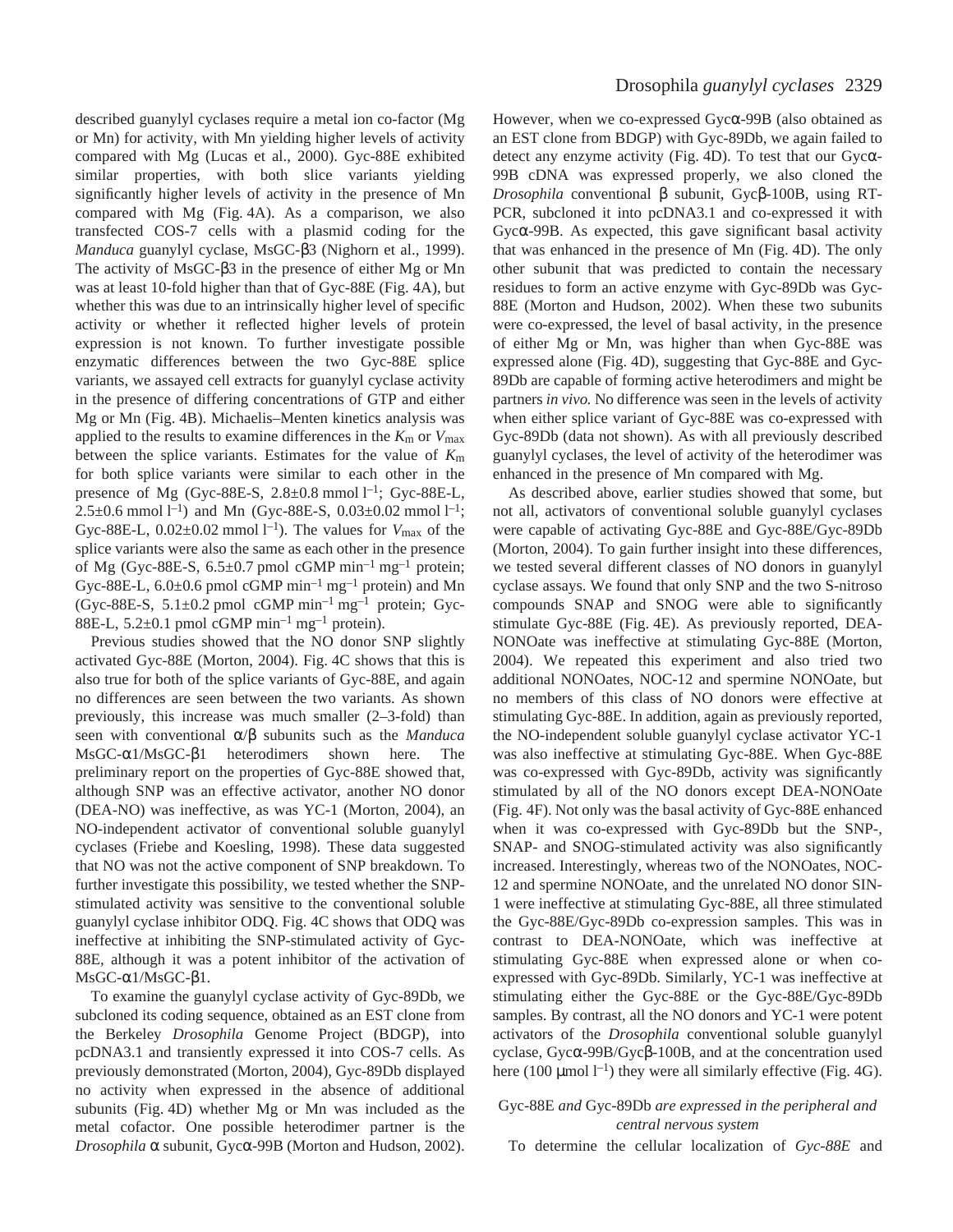

*Gyc-89Db*, we performed *in situ* hybridization using fragmented DIG-labeled RNA probes on whole *Drosophila* embryos and 3rd instar larval central nervous systems. *Gyc-88E* expression was detected in a segmental pattern in the ventral nerve cord (VNC) and in the brain in embryos, beginning at stage 15 or 16 and continuing through stage 17 (Fig. 5A – horizontal view; Fig. 5C – lateral view). *Gyc-89Db* showed a similar expression pattern in the VNC and brain but could be detected as early as stage 13 (data not shown) and also continued through stage  $17$  (Fig.  $5B$  – horizontal view; Fig.  $5D$  – lateral view). In stage 17 embryos, the total number of cells that expressed *Gyc-88E* was noticeably higher than the number of cells that expressed *Gyc-89Db*, especially in the brain (compare Fig. 5C and Fig. 5D). Stained single cells

visible in the anterior and posterior of the embryo in Fig. 5C,D are not part of the CNS and are discussed below. Application of a sense riboprobe generated from *Gyc-88E* or *Gyc-89Db* yielded a low level of background staining throughout the embryos with no cells stained (Fig.  $5E - Gyc-88E$ ; Fig.  $5F -$ *Gyc-89Db*).

We also examined *Gyc-88E* and *Gyc-89Db* expression in the CNS of wandering 3rd instar larvae (Fig. 6). Expression of both guanylyl cyclases was observed in single cells scattered throughout the brain lobes and VNC. In the brain, expression of *Gyc-88E* and *Gyc-89Db* was most prominent in a small cluster of cells located in the anterior medial region of each lobe (Fig.  $6A - Gyc-88E$ ; Fig.  $6B - Gyc-89Db$ ). In the VNC, *Gyc-88E* and *Gyc-89Db* expression was found in both lateral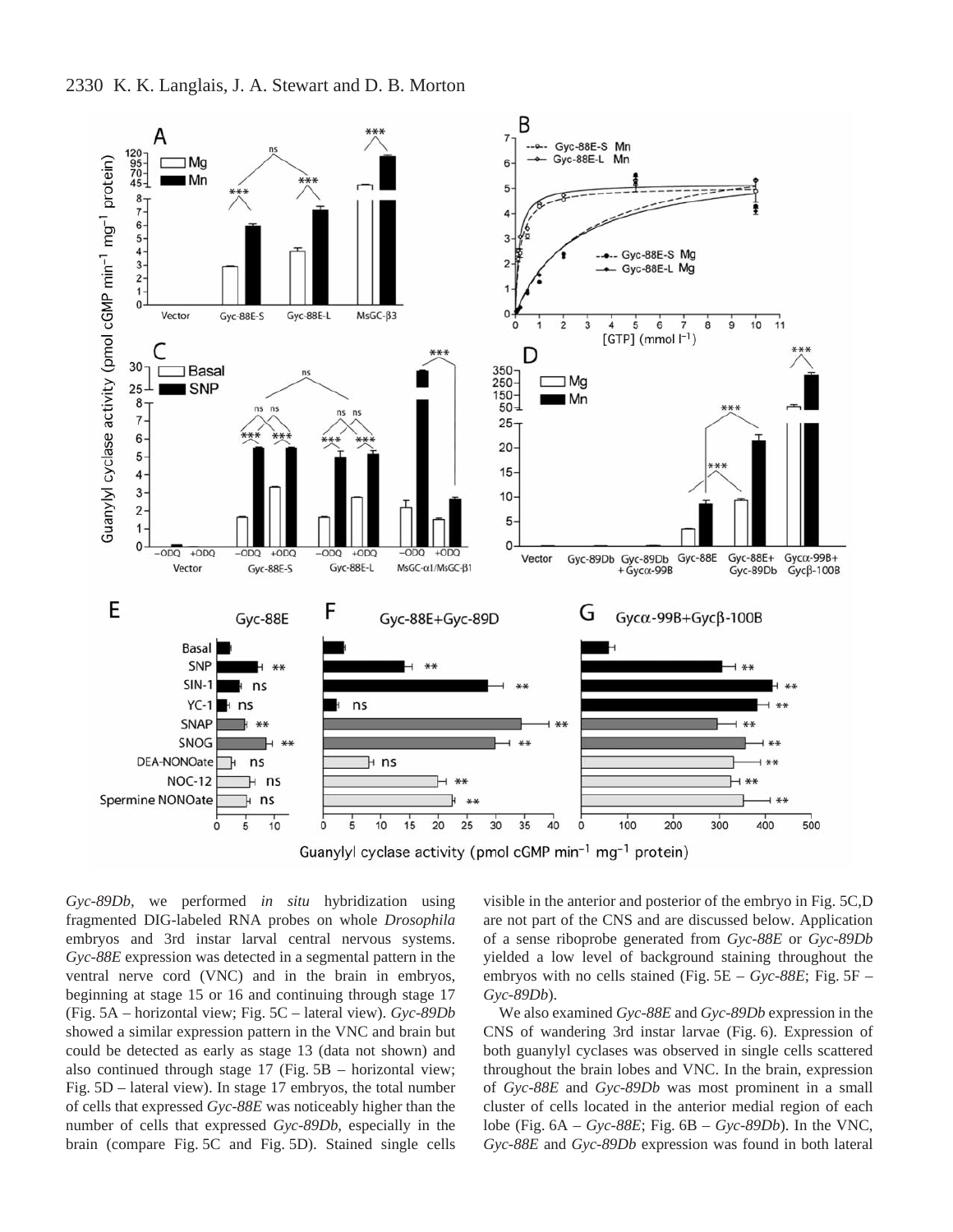Fig. 4. Guanylyl cyclase activity of Gyc-88E and Gyc-89Db. COS-7 cells were transiently transfected with pcDNA3.1 vectors containing the open reading frames of various soluble guanylyl cyclase subunits and the cell extracts assayed for guanylyl cyclases activity under the conditions shown. (A) Gyc-88E exhibits enzyme activity in the absence of additional subunits and has higher levels of activity in the presence of Mn compared with Mg. The *Manduca* guanylyl cyclase, MsGC-β3, exhibits similar properties and was included for comparison. The two splice variants of Gyc-88E (Gyc-88E-S and Gyc-88E-L) yielded similar levels of activity as each other. Data shown are the means  $\pm$  S.E.M. of three determinations. (B) Kinetic analysis of Gyc-88E-S and Gyc-88E-L. Cell extracts were assayed for guanylyl cyclase activity in the presence of  $0.1-10$  mmol  $l<sup>-1</sup>$  GTP in the presence of either  $4 \text{ mmol } l^{-1}$  Mg or Mn. A Michaelis-Menten curve was applied to the resulting data using Graphpad Prism 3.0. No difference in *K*m or *V*max was observed between the splice variants in the presence of Mg or Mn. (C) The NO donor sodium nitroprusside (SNP) stimulated the activity of both splice variants of Gyc-88E and this stimulation was unaffected by the guanylyl cyclase inhibitor 1H- [1,2,4]oxadiazolo[4,3,-a]quinoxaline-1-one (ODQ). By contrast, ODQ virtually eliminated the activation of the *Manduca* MsGCα1/β1 heterodimer by SNP. Assays were carried out in the presence of 4 mmol<sup>1-1</sup> Mg. Data shown are the means  $\pm$  s.E.M. of three

and midline cells. In the ventral region of the VNC, *Gyc-88E* (Fig. 6C) and *Gyc-89Db* (Fig. 6D) expression was found in a



Fig. 5. Localization of *Gyc-88E* and *Gyc-89Db* expression in the central nervous system of *Drosophila* embryos. *In situ* hybridization experiments were performed on whole embryos using fragmented DIG-labeled *Gyc-88E* or *Gyc-89Db* riboprobes. (A,C) *Gyc-88E* expression in stage 16 embryos. Expression was detected in a segmental pattern in the ventral nerve cord and throughout the brain (open arrowhead). (B,D) Gyc-89Db expression in stage 17 embryos. A similar pattern of expression was detected in the ventral nerve cord and brain, although noticeably fewer cells stain in the brain with *Gyc-89Db* (open arrowhead). A and B show the horizontal view, while C and D show the lateral view. Application of a sense probe generated from *Gyc-88E* (E) or *Gyc-89Db* (F) demonstrates that the low level of ubiquitous background staining observed reflects nonspecific hybridization. Anterior is always left and ventral is down in side views. Square brackets in C and D indicate the position of the ventral nerve cord. Scale bar,  $100 \mu m$ .

### Drosophila *guanylyl cyclases* 2331

determinations. (D) Guanylyl cyclase activity of Gyc-89Db. No enzyme activity was detected when Gyc-89Db was expressed in the absence of additional subunits or when co-expressed with Gycα-99B in either the presence of 4 mmol  $l^{-1}$  Mg or 4 mmol  $l^{-1}$  Mn. However, when Gyc-89Db was co-expressed with Gyc-88E, greater basal activity was detected than when Gyc-88E was expressed alone. The basal activity was enhanced in the presence of both Mg and Mn. The data shown represent pooled values for Gyc-88E-S and Gyc-88-L, as no differences were seen between the different splice variants. Data shown represent the means  $\pm$  s.e.m. of six determinations. (E–G) Guanylyl cyclase activity of the *Drosophila* soluble guanylyl cyclase subunits in the presence of 100  $\mu$ mol  $l^{-1}$  of the NO donors SNP, SIN-1, SNAP, SNOG, DEA-NONOate, NOC-12 and spermine NONOate and the NO-independent activator of soluble guanylyl cyclase YC-1. The subunit combinations shown are Gyc-88E (E), Gyc-88E coexpressed with Gyc-89Db (F) and Gycα-99B/Gycβ-100B (G). The data shown represent pooled values for Gyc-88E-S and Gyc-88-L, as no differences were seen between the different splice variants. Data shown represent the means  $\pm$  s.E.M. of at least four determinations. For all graphs, the data were analyzed using one-way ANOVA: 'ns' represents *P*>0.05, \*\**P*<0.01 and \*\*\**P*<0.001. For the data shown in A, C and D, Tukey–Kramer *post-hoc* test was used and, for E–G, Dunnett's multiple comparison test was used.

similar number of individual cells, with more prominent cell clusters located in the more anterior part of the VNC. In the

dorsal region of the VNC, *Gyc-88E* (Fig. 6E) expression was found in a large number of cells in the lateral regions while *Gyc-89Db* (Fig. 6F) was found in noticeably fewer cells. The uniform background staining, which was most prominent in the brain lobes, was also observed in samples hybridized with sense probe (data not shown), indicating nonspecific staining similar to that observed in embryo preparations (Fig. 5E,F).

In stage 17 embryos, *Gyc-88E* and *Gyc-89Db* were also expressed in a number of cells that appeared to be associated with the peripheral nervous system (Fig. 7). The overall pattern of this peripheral staining was very similar for probes to both *Gyc-88E* and *Gyc-89Db*. Both *Gyc-88E* (Fig. 7A – horizontal view; Fig. 7C – lateral view) and *Gyc-89Db* (Fig. 7B – horizontal view; Fig.  $7D -$  lateral view) were expressed in two cells on each side of segments T1, T2 and T3 and in one cell on each side of A1 and A2. The cells in segment A2 often stained very weakly and were not always detected. The positions of the stained cells in the thoracic segments are similar to the locations of the embryonic/larval basiconical sensilla. As a preliminary test to determine whether both guanylyl cyclase subunits were co-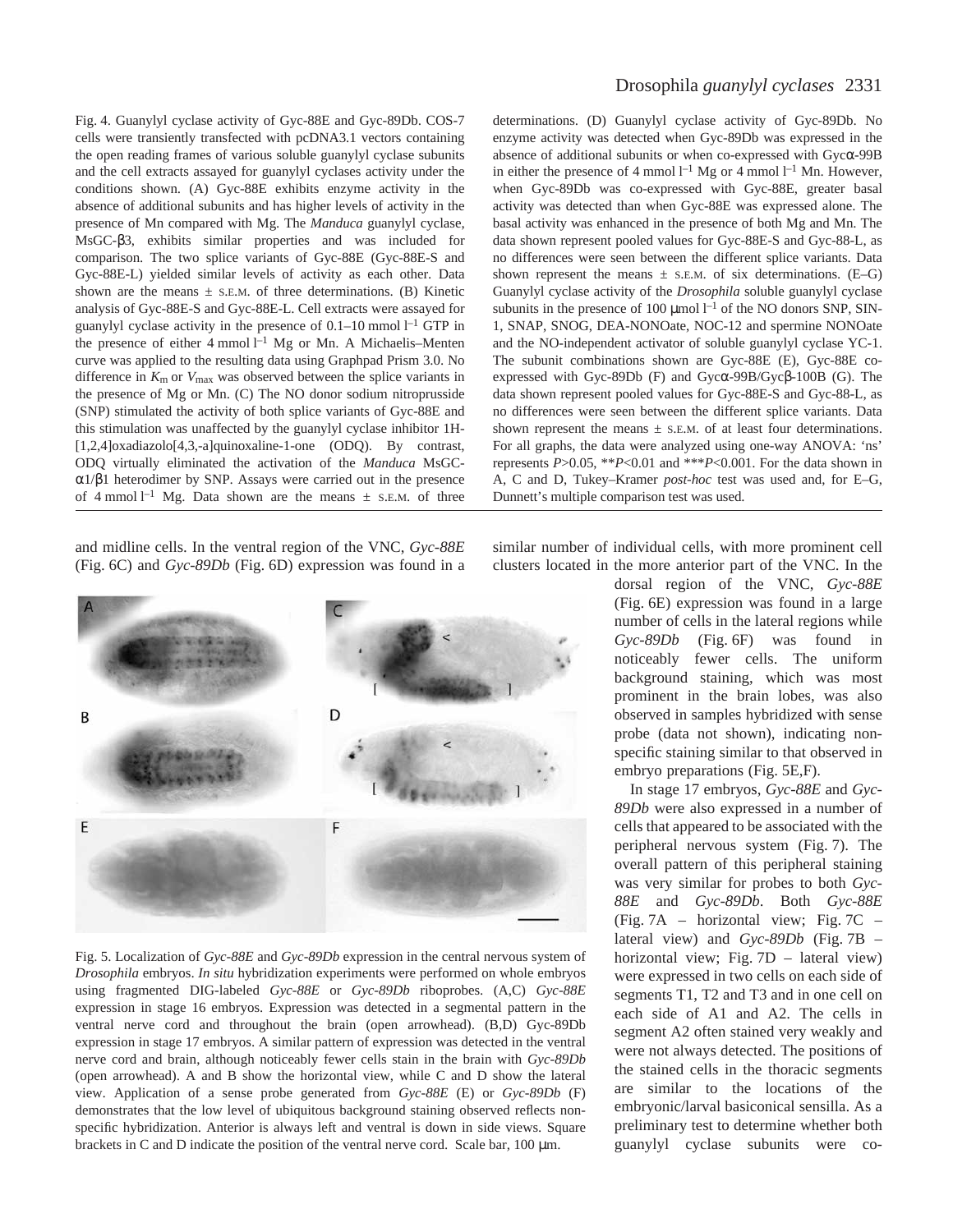expressed in the same cells, we hybridized embryos to both probes simultaneously. In these experiments, the number of lateral cells that stained was the same as when each probe was used individually: two cells on each side of segments T1, T2 and T3 and one cell on each side of A1 and A2  $(Fig. 7E; Table 2).$ 

In addition to the lateral cells, both probes hybridized to cells that appeared to be associated with the ganglia that innervate the head sensory organs (Fig. 7F – *Gyc-88E*; Fig. 7G – *Gyc-89Db*). *Gyc-88E* hybridized to a single pair of cells whereas *Gyc-89Db* was expressed in 2–5 closely grouped cells on each side of the embryo. In addition, the *Gyc-89Db* probe stained 4–5 closely grouped cells per side located in a more posterior position (not visible in the focal plane shown in Fig. 7G). These cells will be described in more detail later. Finally, *Gyc-88E* and *Gyc-89Db* were also found in 12 cells in segments A8 and A9 (telson; Fig. 7H – *Gyc-88E*; Fig. 7I – *Gyc-89Db*; three focal planes shown for each probe) in an apparently overlapping pattern. These cells appear to be

associated with the clusters of neurons that innervate the 10 external sensory cones found in segments A8 and A9. To determine if both probes hybridized to the same cells, we examined the preparations where both *Gyc-88E* and *Gyc-89Db* probes were used simultaneously, counted the number of cells that stained and compared these results with the number of cells stained using a single probe. We counted the same



Fig. 6. *Gyc-88E* and *Gyc-89Db* expression in the central nervous system of third instar larvae. *In situ* hybridization was performed on isolated third-instar central nervous systems using the same riboprobes used in the embryo experiments. (A,B) Expression in the brain lobes. *Gyc-88E* (A) and *Gyc-89Db* (B) expression was found in scattered cells throughout the brain but was most prominent in a small cluster of cells located in the anterior medial region of each brain lobe (open arrowheads). (C–F) Expression in the ventral nerve cord. *Gyc-88E* (C,E) and *Gyc-89Db* (D,F) expression was found in scattered cells located laterally and in the midline (midline marked with broken line). The pair of images shown in C and E and in D and F are from the same preparation but are viewed at different focal planes. Anterior is up in all panels. Scale bar,  $200 \mu m$ .

number of cells  $(12)$  in segments A8 and A9 (Fig. 7J; three focal planes shown) in the double-labeled embryos as in embryos labeled with *Gyc-88E* or *Gyc-89Db* probes individually. This suggests that both guanylyl cyclases were co-expressed in the same cells in these segments. In the anterior region of the embryo, where *Gyc-89Db* labels more cells than *Gyc-88E*, we never observed more labeled cells

|                                                             | Head segments   |                   |                | T <sub>2</sub> or T <sub>3</sub> | T <sub>2</sub> or T <sub>3</sub> | A1 or A2      |       |
|-------------------------------------------------------------|-----------------|-------------------|----------------|----------------------------------|----------------------------------|---------------|-------|
|                                                             | Dorsal ganglion | Terminal ganglion | T <sub>1</sub> | lateral cluster                  | ventral cluster                  | ventral group | A8/A9 |
| Total neurons in<br>ganglion or cluster<br>per hemi-segment | $\sim$ 20       | $20+$             | ND             | 11                               | 15                               | 8             | ND    |
| $Gyc-88E$                                                   |                 |                   | 2              |                                  |                                  |               | h     |
| $Gyc-89Db$                                                  | $4 - 5$         | $2 - 5$           | 2              |                                  |                                  |               | h     |
| Both probes                                                 | $4 - 5$         | $2 - 5$           | $\overline{2}$ |                                  |                                  |               | h     |
| Identity                                                    | <b>ND</b>       | ND                | <b>ND</b>      | les                              | ves                              | v'td          | ND    |

Table 2. *Summary of data from the riboprobe/22C10 double label and double riboprobe experiments*

Diagrams of the *Drosophila* peripheral nervous system by Younossi-Hartenstein and Hartenstein (1997), Bodmer and Jan (1986), Brewster and Bodmer (1995) and Stocker (1994) were used to identify the neuron cluster or ganglion location of neurons that expressed *Gyc-88E* and *Gyc-89Db* in stage 17 embryos. Numbers refer to each side of the animal and were obtained by examining at least 50 embryos that were labeled with a riboprobe for each guanylyl cyclase, either individually or used together, and the 22C10 antibody. Embryos treated with both riboprobes stained the same number of cells in the thoracic and abdominal segments, indicating that *Gyc-88E* and *Gyc-89Db* are co-expressed in the same neurons. ND, not determined.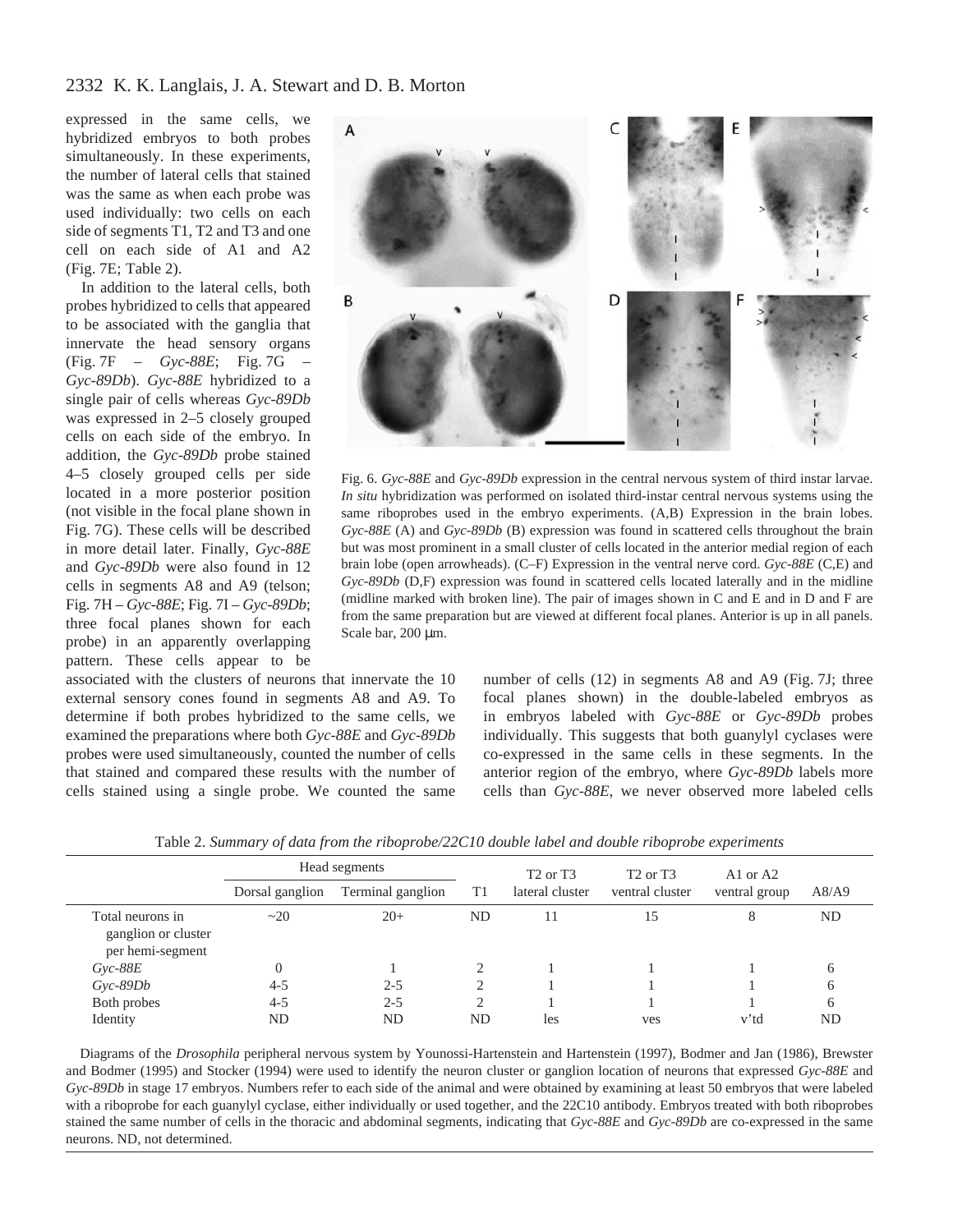

Fig. 7. Localization of *Gyc-88E* and *Gyc-89Db* in cells associated with the embryonic peripheral nervous system. *In situ* hybridization on stage 17 embryos also revealed that *Gyc-88E* or *Gyc-89Db* were both expressed in several peripherally located cells. (A,C) Expression of *Gyc-88E*. (B,D) Expression of *Gyc-89Db*. A and B show the horizontal view, while C and D show the lateral view. On each side of the embryo, two cells were detected in segments T1, T2 and T3, arranged in either an upper row or a lower row of cells, and a single cell was detected in A1 and A2. Left is always anterior and down is ventral in side views. (E) Application of both probes simultaneously resulted in the same number of cells staining in segments T1–A2 as when each probe was applied individually. (F,G) Expression of *Gyc-88E* and *Gyc-89Db* in the head segment. *Gyc-88E* (F) was expressed in a pair of cells, while *Gyc-89Db* (G) was expressed in more cells (2–5 per side in the clusters in focus, and 4–5 per side in clusters located in a more posterior position and out of focus, indicated with open arrowheads). Horizontal views are shown, and anterior is up. (H–J) Expression of *Gyc-88E* and *Gyc-89Db* in segments A8 and A9. Three consecutive focal planes of focus are shown starting from most ventral (left) to dorsal (right) to capture all cells. Both *Gyc-88E* (H) and *Gyc-89Db* (I) are expressed in a total of 12 cells. The cells are numbered arbitrarily. (J) When both probes were used simultaneously, the number of cells detected remained the same. Scale bar, 200  $\mu$ m.

using both probes together than the maximum number of cells observed in the *Gyc-89Db* single probe preparations. This suggests that the cells that expressed *Gyc-88E* also expressed *Gyc-89Db*, but there were some cells that expressed only *Gyc-89Db*. These data are summarized in Table 2.

To determine if the peripheral cells that expressed *Gyc-88E* and *Gyc-89Db* in stage 17 embryos were neurons of the peripheral nervous system, we combined *in situ* hybridization with immunocytochemistry using the neuron-specific antibody  $22C10$  (Fig. 8). These experiments demonstrated that the *Gyc-88E*- and *Gyc-89Db*-expressing cells were always stained with 22C10 and by their positions were identified as peripheral

neurons that innervate various external sensory organs and the trachea. Comparison of our data with detailed diagrams of the peripheral nervous system (Stocker, 1994; Bodmer and Jan, 1987; Brewster and Bodmer, 1995) allowed us to more specifically identify the cell or cell cluster.

In segments T2 and T3, *Gyc-88E* and *Gyc-89Db* were coexpressed in one of the three neurons in the lateral and ventral clusters (Fig.  $8A - Gyc-88E$ , lateral; Fig.  $8B - Gyc-89Db$ , lateral; Fig.  $8C - Gyc-88E$ , ventral; Fig.  $8D - Gyc-89Db$ , ventral) that innervate the basiconical sensilla, which are external sensory organs with a putative chemosensory role (Stocker, 1994). In the lateral T2 and T3 clusters (upper row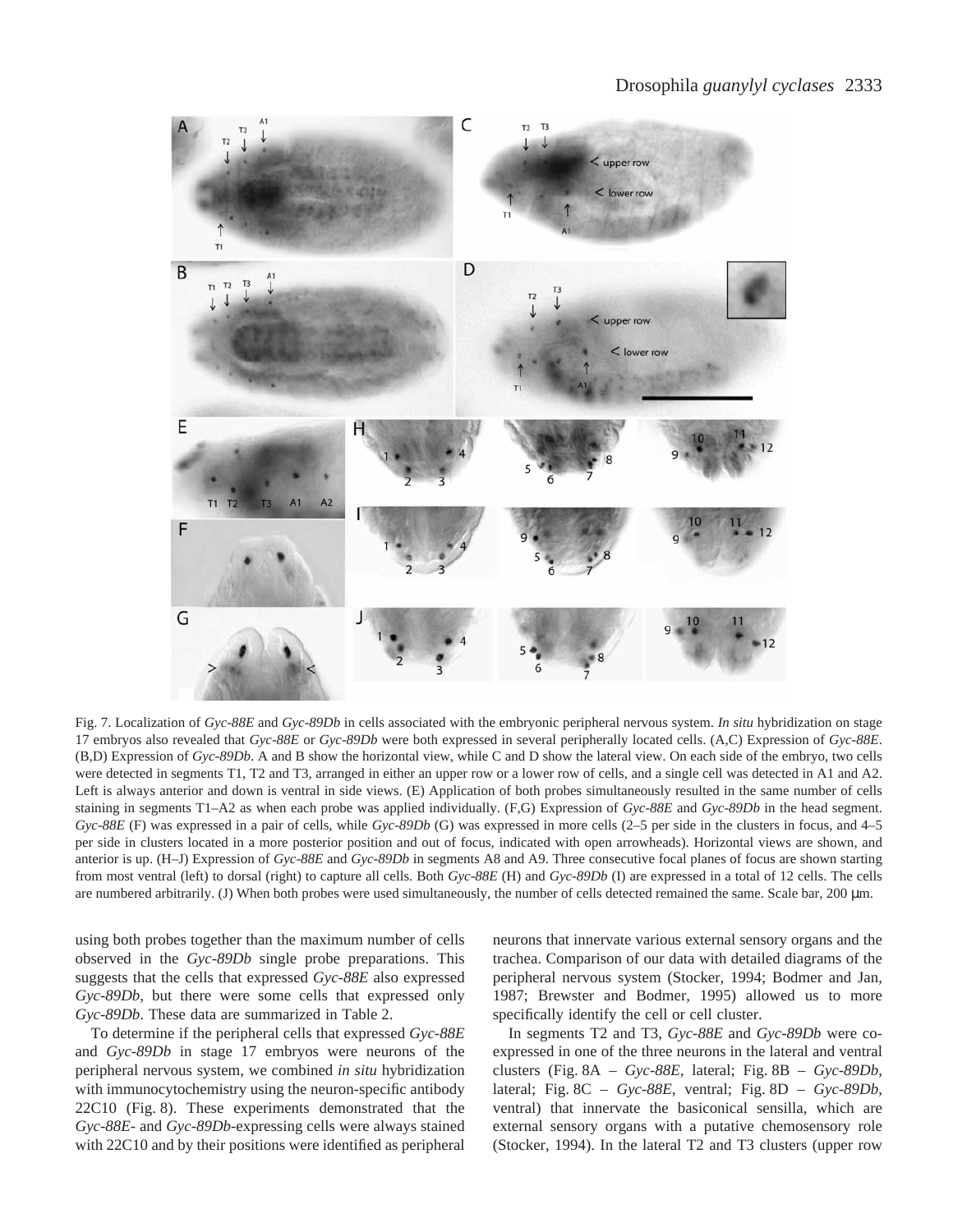in Fig. 7C,D), *Gyc-88E* and *Gyc-89Db* were expressed in one of the three les neurons (lateral external sensilla-innervating) (Fig. 8A – *Gyc-88E*; Fig. 8B – *Gyc-89Db*). The collected dendrites from the three les neurons were observed to project upwards to the location of the basiconical sensillum (Fig. 8A,B). In the ventral T2 and T3 clusters (lower row in Fig. 7C,D), *Gyc-88E* and *Gyc-89Db* were expressed in one of the three (ves) neurons (ventral external sensilla-innervating)



Fig. 8. *Gyc-88E* and *Gyc-89Db* are expressed in neurons of the peripheral nervous system. *In situ* hybridization (blue/black stain) was combined with immunohistochemical staining with the neuronal antibody 22C10 (brown stain). Stained cells are indicated with open arrowheads and are identified where possible. (A,B) Expression of *Gyc-88E* and *Gyc-89Db* in the lateral neuron clusters of segments T2 and T3. The example shown is segment T3 (T2 was identical). *Gyc-88E* (A) and *Gyc-89Db* (B) were expressed in one of the three les neurons that innervate a lateral external basiconical sensillum. In both of these panels, dendrites from the three les neurons can be observed to extend towards the basiconical sensillum (location marked with an asterisk). (C,D) Expression of *Gyc-88E* and *Gyc-89Db* in the ventral neuron clusters of segments T2 and T3. *Gyc-88E* (C) and *Gyc-89Db* (D) were expressed in one of the three ves neurons that innervate a ventral external basiconical sensillum. Again, the example shown is in segment T3 (T2 was identical). (E,F) Expression of *Gyc-88E* and *Gyc-89Db* in the neuron clusters of segments A1 and A2. *Gyc-88E* (E) and *Gyc-89Db* (F) were expressed in one of two v'td that innervate specific tracheal branches. The example shown is in segment A1 (A2 was identical but the staining was less intense). The stained cell was always the most anterior of the pair. (G–I) Expression of *Gyc-88E* and *Gyc-89Db* in the head segment. *Gyc-89Db* was expressed in 4–5 neurons in each of the dorsal ganglia (one on each side) (G), and in 2–5 neurons in each of the terminal (maxillary) ganglia (one on each side) (H). *Gyc-88E* expression was found in one neuron in each terminal ganglion (I). Note the dendrites projecting towards the head sensilla. (J,K) Expression of *Gyc-88E* and *Gyc-89Db* in the caudal sensory cones in the telson. *Gyc-88E* (J) and *Gyc-89Db* (K) were expressed in one of at least two neurons that innervate each of the caudal sensory cones in segment A9. The neighboring neuron that does not express guanylyl cyclase is indicated with an asterisk. In K, the dendrite is clearly seen to extend from the neuron that expressed *Gyc-89Db* to the extreme tip of the sensory cone, appearing to extend past the edge of the main body of the cone as a short protrusion. Scale bar,  $30 \mu m$ .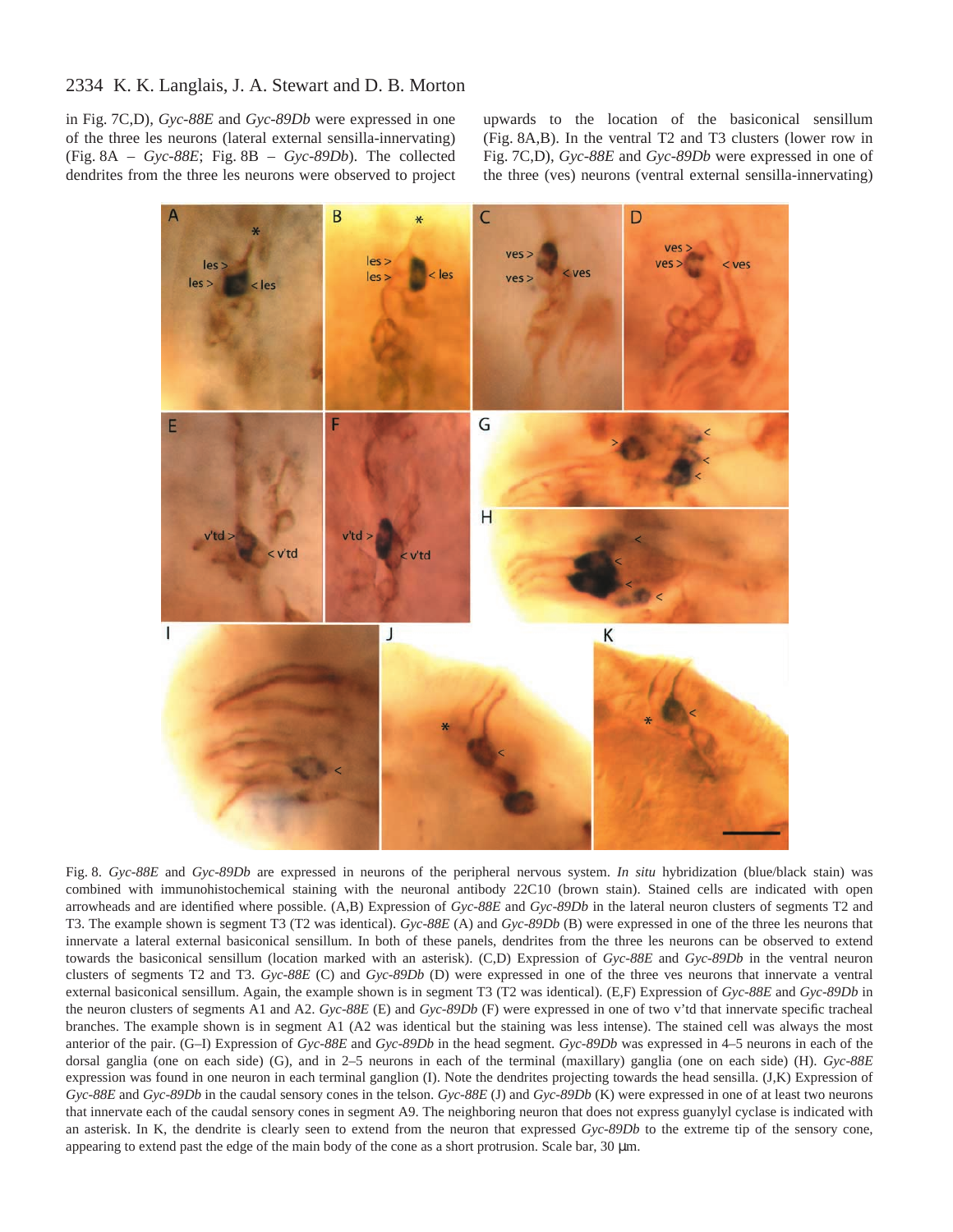(Fig.  $8C - Gyc-88E$ ; Fig.  $8D - Gyc-89Db$ ). In the thoracic segments, the position of the single guanylyl cyclaseexpressing cell in the cluster of three external sensilla neurons was variable. In segment A1 and A2, *Gyc-88E* and *Gyc-89Db* were expressed in one of the two v'td neurons (ventral tracheal dendrite) (Fig. 8E – *Gyc-88E*; Fig. 8F – *Gyc-89Db*), which wrap their projections around specific tracheal branches (Bodmer and Jan, 1987). The stained neuron in A1 and A2 was always in the anterior-most position of the two v'td neurons.

In the anterior region of the embryo, *Gyc-89Db* was expressed in more cells than *Gyc-88E*. *Gyc-89Db* was expressed in four neurons in the dorsal ganglion (Fig. 8G). These cells correspond to the cells that were out of the plane of focus in the preparation shown in Fig. 7F. The dorsal ganglion innervates a sensory structure, known as the dorsal organ, that is thought to be the main site of olfaction in larvae (Stocker, 1994; Heimbeck et al., 1999). *Gyc-89Db* was also expressed in three large neurons and up to two more weakly stained cells in the terminal ganglion of the maxillary organ (Fig. 8H), a structure that includes several types of sensilla (Stocker, 1994). *Gyc-88E* was also expressed in the terminal ganglion but was only expressed in a single neuron (Fig. 8I). The cells of the terminal ganglion that express *Gyc-88E* and *Gyc-89Db* are the same cells that are in the focal plane in preparations shown in Fig. 7F, G.

In segments A8 and A9, *Gyc-88E* and *Gyc-89Db* were expressed in a subset of neurons that innervate the five sensory cones, which also have putative chemosensory roles (Stocker, 1994). The five sensory cones are named according to their positions – one caudal, two dorsal caudal, one dorsal lateral and one dorsal medial – and contain a combination of trichoid and basiconical sensilla (Stocker, 1994). A single neuron in each of these sensory cones was observed that expressed *Gyc-88E* and *Gyc-89Db* (Fig. 8J – *Gyc-88E*; Fig. 8K – *Gyc-89Db*). These neurons correspond to the cells numbered 2, 3 and 5–12 in Fig. 7G–I. In some cases, it was possible to trace the dendrite from the neuron that stained for *Gyc-88E* or *Gyc-89Db* to the tip of the sensory cone (Fig. 8K), a characteristic of chemosensory neurons (Dambly-Chaudiere et al., 1992). The remaining two neurons, numbered 1 and 4 in Fig. 7G–I, had dendrites that projected in a posterior direction, but we could not determine their target of innervation because it was not possible to follow them to their terminus.

### **Discussion**

### *Sequence analysis of* Gyc-88E *and* Gyc-89Db

This report further describes the initial characterization of two atypical soluble guanylyl cyclase subunits from *Drosophila* that we have designated *Gyc-88E* and *Gyc-89Db*. The *Drosophila* genome contains five genes that code for soluble guanylyl cyclase subunits (Morton and Hudson, 2002; Morton, 2004) and only two of these, *Gyc*α*-99B* (*dgc-*α*1*) and *Gyc*β*-100B* (*dgc-*β*1*), have been characterized (Shah and Hyde, 1995; Gibbs et al., 2001). *Gyc*α*-99B* and *Gyc*β*-100B* are the orthologues of the conventional mammalian  $α1$  and  $β1$ 

subunits, which form obligate  $\alpha/\beta$  heterodimers that are potently activated by the gaseous messenger molecule NO (Lucas et al., 2000). One of the remaining three, *Gyc-88E*, is the orthologue of MsGC-β3, a *Manduca sexta* soluble guanylyl cyclase subunit that forms active homodimers and is insensitive to NO (Nighorn et al., 1999; Morton and Anderson, 2003). Additional orthologues of MsGC-β3 include CP12881, a predicted subunit identified in the *A. gambiae* genome, and GCY-31, identified in *C. elegans.* The remaining two *Drosophila* soluble cyclases, *Gyc-89Da* and *Gyc-89Db*, fall into a previously uncharacterized β-like subunit group that includes P3998 from *Anopheles* and GCY-33 in *C. elegans*. *Gyc-89Da* and *Gyc-89Db* are 83% identical to each other and are located adjacent to each other on the genome, suggesting the occurrence of a recent gene duplication event. As the *Anopheles* genome appears to only have a single copy of an orthologous gene, this duplication is likely to have occurred after the divergence of these two dipterans.

A structural feature that Gyc-88E shares with MsGC-β3 and  $CP12881$  is a long C-terminal extension (Fig. 1) that is not found in β1 subunits. The C-terminal extensions of MsGC-β3, Gyc-88E and the *Anopheles* orthologue CP12881 are highly divergent, except for two conserved stretches of 21 and 10 amino acids, suggesting that these regions play an important role in enzymatic regulation. Removing the entire C-terminal extension from MsGC-β3 decreased the *K*m in the presence of Mg, while no change was measured in the presence of Mn (Morton and Anderson, 2003). These results suggested that the C-terminal domain formed an auto-inhibitory domain in MsGC-β3 (Morton and Anderson, 2003). The estimated values for *K*m for Gyc-88E were similar to those for MsGC-β3, in particular the almost 20-fold reduction in the presence of Mn compared with Mg, suggesting that the C-terminal domain of Gyc-88E might also be inhibitory. However, removal of this domain in Gyc-88E did not produce any change in the kinetic parameters (K.K.L. and D.B.M., unpublished data). An interesting feature with a potential role in regulation that is not found in the C-terminal extensions of MsGC-β3 or CP12881 are the phosphorylation motifs located in the seven additional residues found in the Gyc-88E-L splice variant (Fig. 1A). While no differences in the activity or kinetics were found between the splice variants in this study, it is possible that phosphorylation of this site alters Gyc-88E-L activity.

#### *Biochemical properties of Gyc-88E and Gyc-89Db*

Gyc-88E shares a number of unusual sequence and structural features with MsGC-β3. Firstly, like the receptor guanylyl cyclases and unlike all known β1 subunits, both Gyc-88E and MsGC-β3 possess all of the residues thought to interact with the Mg-GTP substrate (Fig. 1B; for a detailed discussion of homodimer/heterodimer predictions and a model of the catalytic site, see Morton and Hudson, 2002). Previous studies showed that MsGC-β3 does yield basal activity in the absence of other subunits (Nighorn et al., 1999) and forms homodimers (Morton and Anderson, 2003). These studies formed the basis for the prediction that Gyc-88E would also yield basal activity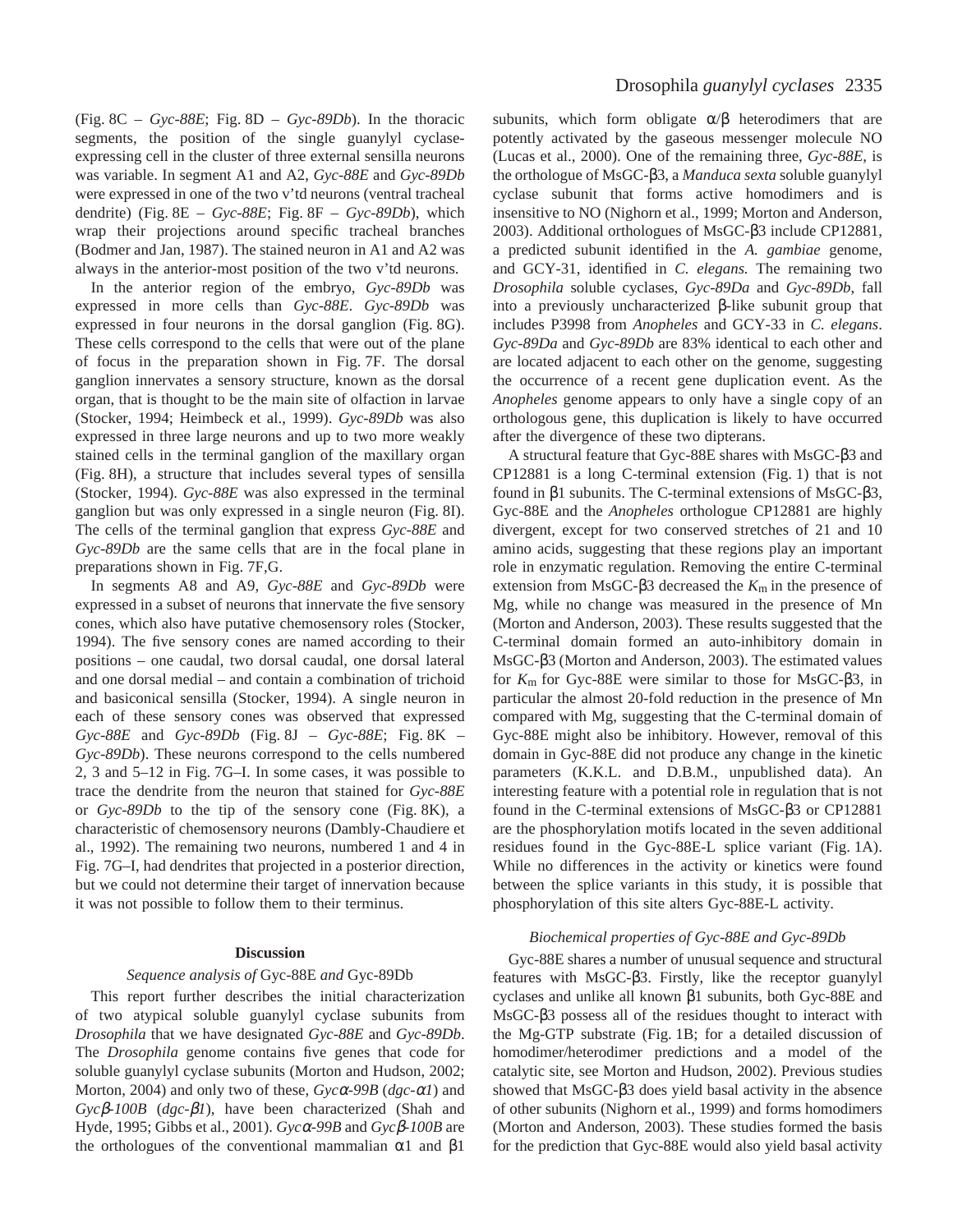in the absence of other subunits, a prediction demonstrated to be correct in this and a previous study (Fig. 4; Morton, 2004). While MsGC-β3 yielded higher levels of basal activity than Gyc-88E, the basal activity of Gyc-88E was nevertheless similar to that of the *Manduca* α1/β1 heterodimer. Unlike all known β1 subunits and the mammalian β2 subunits, both Gyc-88E and MsGC-β3 have substitutions at two cysteine residues known to be crucial for heme binding and NO activation in the rat β1 subunit (Friebe et al., 1997; Fig. 1B). Extracts made from COS-7 cells transiently transfected with MsGC-β3 yielded no increase in activity over basal levels when NO donors were applied (Nighorn et al., 1999). This observation, together with its sequence features, led to the prediction that Gyc-88E would also be NO-insensitive (Morton and Hudson, 2002).

Preliminary data suggested that this was in fact the case. Although SNP slightly activated Gyc-88E, another structurally unrelated NO donor, DEA-NONOate, was ineffective (Morton, 2004). Furthermore, an NO-independent activator of conventional soluble guanylyl cyclases, YC-1, was also ineffective (Morton, 2004). This suggested that the mechanism of activation of Gyc-88E was quite distinct from that of conventional  $\alpha/\beta$  heterodimers and that it was likely to be another breakdown product of SNP and not NO that activated Gyc-88E. Results from the present study, however, suggest that NO might be capable of activating Gyc-88E. Although DEA-NONOate was again found to be ineffective, several other structurally unrelated NO donors yielded a small but significant increase in activity. However, compared with the 10–20-fold stimulation of conventional α/β heterodimers, stimulation of Gyc-88E was only 2–3-fold. Four different structural classes of NO donors were tested for their ability to activate Gyc-88E. SNP and two *S*-nitroso compounds (SNAP and SNOG) stimulated Gyc-88E whereas three different NONOates and an unrelated compound, SIN-1, were ineffective.

As predicted and previously reported (Morton, 2004), Gyc-89Db showed no activity when expressed alone but formed an active guanylyl cyclase when co-expressed with Gyc-88E. Here, we show that Gyc-88E and Gyc-89Db are likely to form heterodimers *in vivo*. Not only are they co-expressed in many of the same cells but no activity was detected when Gyc-89Db was co-expressed with its other predicted partner, the conventional α subunit, Gycα-99B. It is possible that Gyc-88E and Gycα-99B dimerize, as do MsGC-β3 and MsGC-α1 (Morton and Anderson, 2003), but, possibly due to misfolding, these heterodimers are inactive. In addition to increased basal activity, Gyc-88E and Gyc-89Db yielded higher levels of activity in the presence of NO donors compared with when Gyc-88E was expressed alone. As with Gyc-88E, not all NO donors were effective at stimulating the activity of the Gyc-88E/Gyc-89Db heterodimers, but some compounds (SIN-1 and two of the NONOates) that were ineffective at stimulating Gyc-88E did stimulate the heterodimer. Although DEA-NONOate failed to significantly increase the activity of the heterodimer, it did appear to have a small positive effect. YC-1 was also ineffective at stimulating the heterodimer. These results contrast with the effects on the conventional α/β heterodimer, where all the compounds tested were effective at stimulating guanylyl cyclase activity. The fact that several different structural classes of NO donors were capable of activating both Gyc-88E and the Gyc-88E/Gyc-89Db heterodimers suggests that NO, rather than another breakdown product of these compounds, was the active component in these experiments. This conclusion was strengthened by our finding that 1 mmol  $l^{-1}$  sodium cyanide (SNP breakdown also produces cyanide ions) failed to stimulate Gyc-88E (data not shown).

It is unclear why SNP and the *S*-nitroso compounds were able to significantly stimulate Gyc-88E while other compounds failed to do so. Also unknown are why some of the NONOates were capable of stimulating the Gyc-88E/Gyc-89Db heterodimer whereas DEA-NONOate was ineffective and why none of the NONOates were capable of activating Gyc-88E. It is notable that SNAP and SNOG have a considerably longer half-life of NO release than the other NO donors used (hours rather than minutes), and DEA-NONOate has the shortest halflife of the NONOates tested. All these compounds were approximately equally effective at stimulating the conventional Gycα-99B/Gycβ-100B heterodimers at the concentrations used. If this concentration is supramaximal for the conventional subunits, but submaximal for Gyc-88E and Gyc-89Db, then the lower concentration of free NO with some of the donors could explain the data. In addition, although there was no statistically significant increase in activity of Gyc-88E in the presence of the NONOates, they all showed a slight increase. Further dose–response studies of the different donors might resolve this issue.

Our experiments with ODQ further illustrate differences between the heme group/regulatory domains of the two soluble guanylyl cyclases studied in this report and conventional  $\alpha/\beta$ heterodimers. ODQ, which is known to block NO stimulation of the  $\alpha/\beta$  heterodimers by oxidation of the heme group, had no inhibitory effect on the SNP stimulation of Gyc-88E. The regions of the regulatory domain in Gyc-88E and/or Gyc-89Db that are responsible for these biochemical differences remain to be discovered.

As the NO donors at most only weakly stimulate Gyc-88E and Gyc-89Db, and MsGC-β3 is insensitive to NO donors, it seems unlikely that NO is the activator of members of the β3 family *in vivo*. Although the nature of the *in vivo* activator is unknown, there are some suggestions based on studies of MsGC-β3. There is circumstantial evidence that MsGC-β3 is activated by the neuropeptide eclosion hormone *via* a pathway that might be mediated by protein kinases (see Morton and Simpson, 2002). The cells that express Gyc-88E, however, do not appear to include likely eclosion hormone target cells in *Drosophila* (Baker et al., 1999). Nevertheless, the location of potential phosphorylation sites in conserved regions of the Cterminal domain of Gyc-88E suggests that phosphorylation might be a mechanism of activation of this family of guanylyl cyclases.

*Localization of* Gyc-88E *and* Gyc-89D *expression* Evidence that supports the formation of Gyc-88E and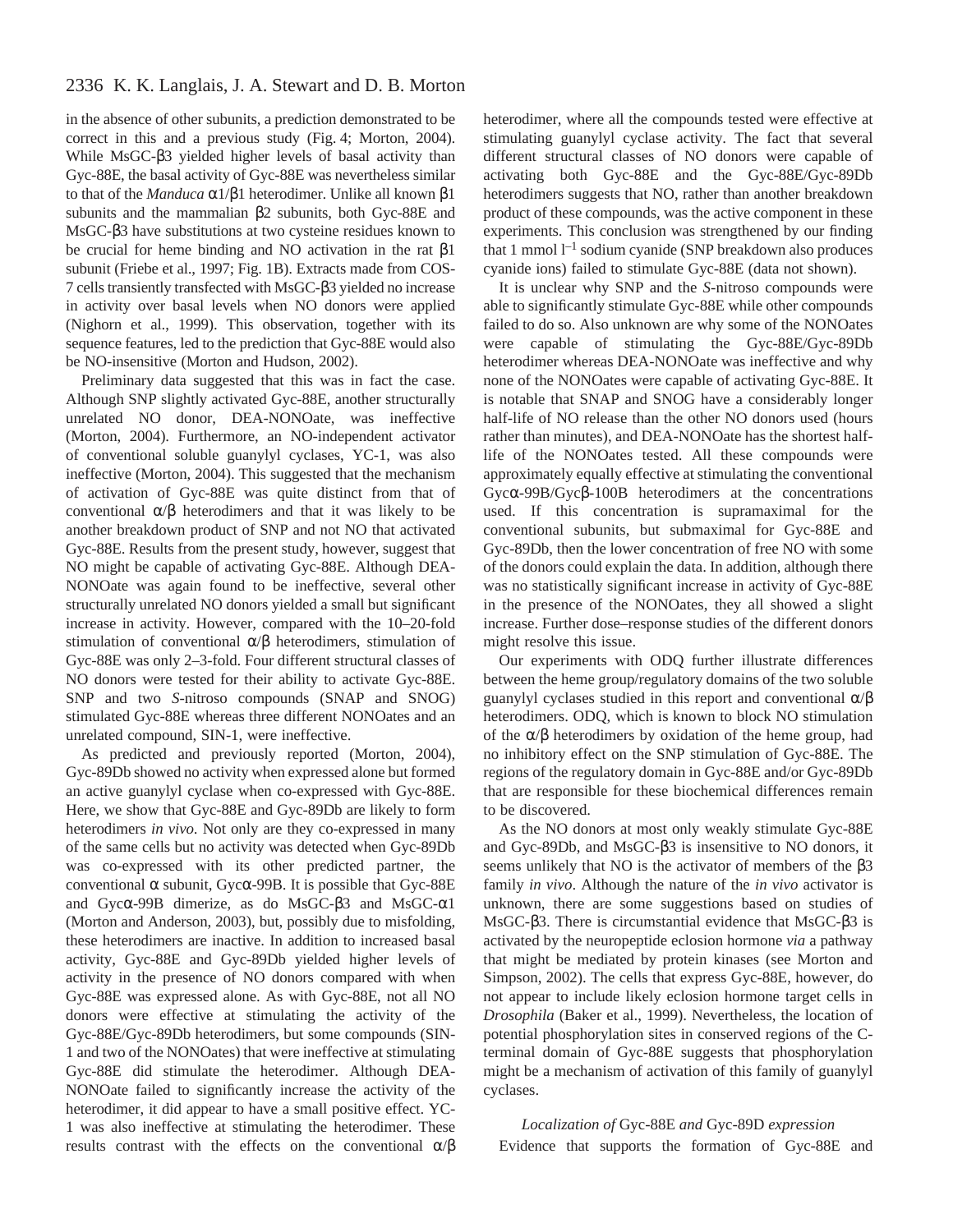Gyc-89Db heterodimers *in vivo* was provided by *in situ* hybridization using probes to both subunits simultaneously. In these experiments, the use of both probes did not label an increased number of cells in the peripheral nervous system compared with using a single probe. The number of cells stained in thoracic and abdominal segments was identical when either probe was used individually or when both probes were used together, suggesting that all these peripheral cells expressed both *Gyc-88E* and *Gyc-89Db* (see Table 2). In the head segment, however, the total number of cells that we detected was more variable. Nevertheless, we never observed more stained cells in the double-probe *in situ* experiments than the maximum number of cells observed when probing for *Gyc-89Db* alone (see Table 2). These experiments suggest that some of the anterior cells express both *Gyc-88E* and *Gyc-89Db* while others express only *Gyc-89Db*. Co-immunoprecipitation experiments are needed to definitively demonstrate heterodimer formation.

Although there are many cells that appear to co-express *Gyc-88E* and *Gyc-89Db*, there are several places where only one of the cyclases is expressed. In addition to the peripheral cells in the head segments, *Gyc-89Db* was expressed in the CNS at earlier stages than *Gyc-88E*. Because Gyc-89Db was only active in the guanylyl cyclase assays co-expressed with Gyc-88E, it is not clear what the function of Gyc-89Db is when expressed alone. It is possible that the *Gyc-88E* transcript was present in these cells but was present at levels too low to be detected with *in situ* experiments or that the *Gyc-89Db* transcript was present but was not translated. Alternatively, Gyc-89Db may be playing a dominant negative role, by heterodimerizing with other soluble guanylyl cyclase subunits and thus preventing them from dimerizing with subunits that would yield an active guanylyl cyclase dimer. A similar situation has been found with MsGC-β3, which will form inactive heterodimers *in vitro* with MsGC-α1 and MsGC-β1 (Morton and Anderson, 2003).

In the present study, we have primarily focused on the expression of *Gyc-88E* and *Gyc-89Db* in the embryonic peripheral nervous system, where they are co-expressed in a subset of peripheral neurons. We were able to identify several of the cells staining for both guanylyl cyclases in segments T2 and T3 as one of three neurons (les in the lateral cluster and ves in the ventral cluster) that innervate the basiconical sensilla. Basiconical sensilla are external club-like structures with porelike openings to the outside environment and have a putative hygroreceptor or chemosensory role (Stocker, 1994; Younossi-Hartenstein and Hartenstein, 1997). We also found neurons staining for both guanylyl cyclases in segment A8 and A9 that innervate all of the posterior cone-shaped external sensilla (Campos-Ortega and Hartenstein, 1997). We could not, however, specifically name these neurons, as they are part of large clusters that have not been characterized in great detail. These sensory cones possess both trichoid and basiconical sensilla (Campos-Ortega and Hartenstein, 1997). Consistent with a role in chemoreception, we observed a neuronal cell body stained for guanylyl cyclase that extended a single dendrite to the very tip of a sensillum (Fig. 8K), a distinguishing feature of chemosensory neurons (Dambly-Chaudiere et al., 1992). In segments A1 and A2, *Gyc-88E* and *Gyc-89Db* were expressed in the anterior-most of the two v'td neurons, each of which innervates specific non-overlapping tracheal branches. The function of these neurons is not known. The double-label experiments also allowed us to determine the location of the guanylyl cyclase-expressing cells we observed in the head segment. *Gyc-88E* stained one neuron in each of the two terminal ganglia while *Gyc-89Db* stained 2–5 neurons in each of the terminal ganglia and 4–5 neurons in each of the two dorsal ganglia. The terminal ganglion innervates the maxillary organ, which is known to serve a gustatory function and has at least six different types of sensilla (Stocker, 1994; Heimbeck et al., 1999; Oppliger et al., 2000). The dorsal ganglion innervates the dorsal or antennal organ, which consists of seven different sensilla and is the main olfactory organ in larval *Drosophila* (Stocker, 1994; Heinbeck et al., 1999; Oppliger et al., 2000). It was not possible to determine which sensilla were innervated by the neurons that expressed *Gyc-88E* and *Gyc-89Db*.

Expression of *Gyc-88E* and *Gyc-89Db* in peripheral neurons that innervate various external sensilla and the trachea was also detected in newly hatched first-instar larvae (data not shown), suggesting that these guanylyl cyclases play a role in sensory transduction during larval life. Guanylyl cyclases and cGMP signaling have been demonstrated to play an important role in several types of sensory transduction in both vertebrates and invertebrates (reviewed in Kramer and Molokanova, 2001; Morton and Hudson, 2002). For example, cGMP produced by a receptor guanylyl cyclase is the primary signal molecule in vertebrate phototransduction (Kramer and Molokanova, 2001). In *Drosophila*, cGMP appears to play a modulatory role in phototransduction and olfaction, rather than being involved in the primary transduction pathway (Bacigalupo et al., 1995; Morton and Hudson, 2002). In the silkmoth (*Bombyx mori*), soluble and particulate guanylyl cyclase activity was measured in the antennae, and in *Manduca* the receptor-like guanylyl cyclase MsGC-I was detected in olfactory receptor neurons (Nighorn et al., 2001). In *C. elegans*, several different receptor guanylyl cyclases are expressed in olfactory neurons (Yu et al., 1997). Two of these, ODR-1 and DAF-11, are co-expressed in the chemosensory neuron AWC, and mutations to either gene resulted in the abolishment of chemotaxis to all AWC-sensed odorants (Birnby et al., 2001; L'Etoile and Bargmann, 2000).

Another possible role for the cGMP formed in neurons by Gyc-88E and Gyc-89Db is axonal path-finding (Schmidt et al., 2002). While *Gyc-88E* expression was detectable only in later embryonic stages when most axonal path-finding events have already occurred, *Gyc-89Db* expression was detectable in the peripheral nervous system at stages that coincide with axonal path-finding events (stage 13–16; Campos-Ortega and Hartenstein, 1997). Thus, it is possible that Gyc-89Db plays a role in both peripheral nervous system development and sensory transduction.

Both *Gyc-88E* and *Gyc-89Db* were also expressed in the embryonic and larval central nervous systems. *Gyc-89Db* expression in the CNS began as early as stage 12 (data not